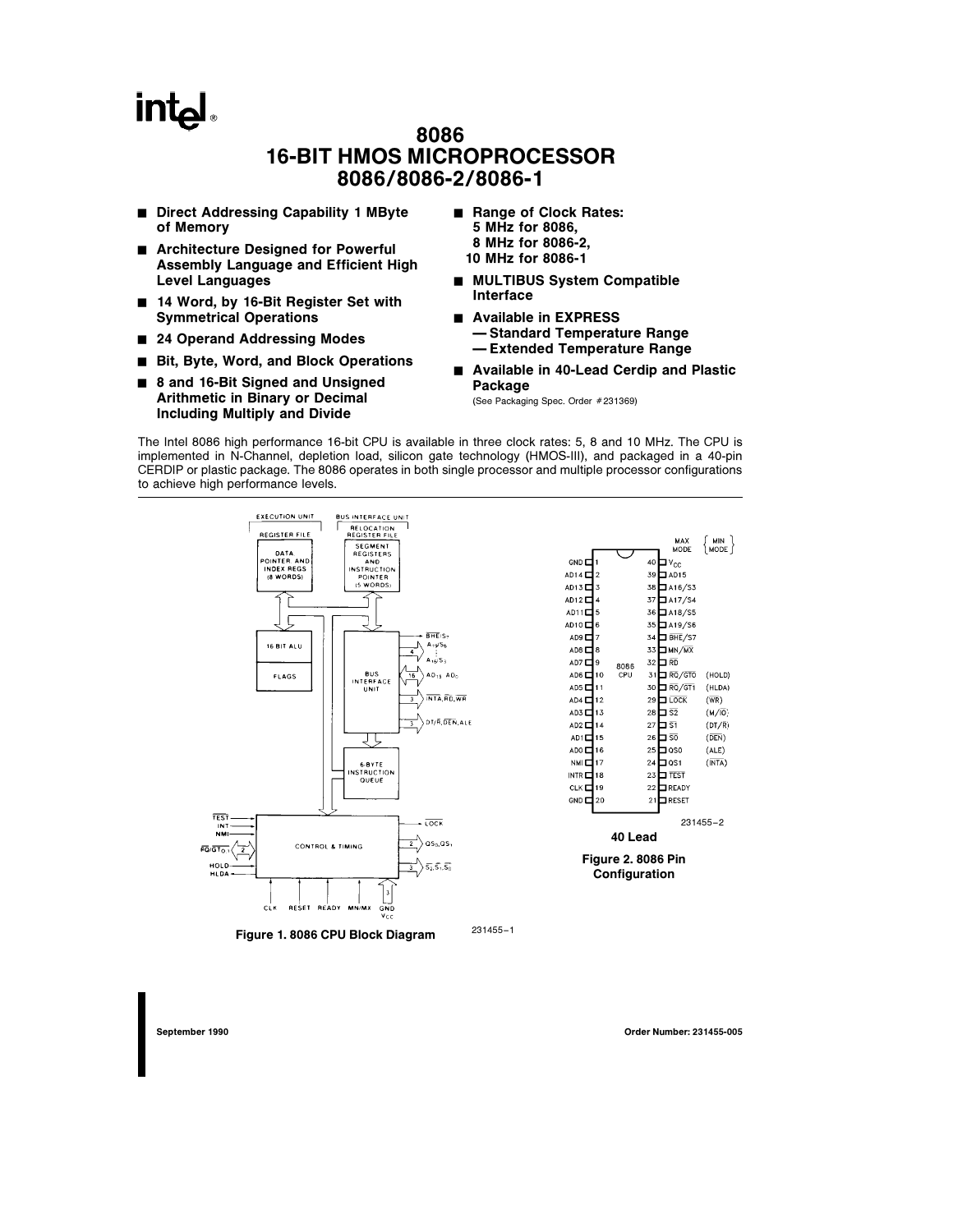

### Table 1. Pin Description

The following pin function descriptions are for 8086 systems in either minimum or maximum mode. The ''Local Bus'' in these descriptions is the direct multiplexed bus interface connection to the 8086 (without regard to additional bus buffers).

| Symbol                                                                     | Pin No.      | <b>Type</b> | <b>Name and Function</b>                                                                                                                                                                                                                                                                                                                                                                                                                                                                                                                                                                                                                                                                                         |                                                                                                                                                                                                                                                                                                                                                                                                                                                                                                                                                                                                                     |                                                                                         |  |
|----------------------------------------------------------------------------|--------------|-------------|------------------------------------------------------------------------------------------------------------------------------------------------------------------------------------------------------------------------------------------------------------------------------------------------------------------------------------------------------------------------------------------------------------------------------------------------------------------------------------------------------------------------------------------------------------------------------------------------------------------------------------------------------------------------------------------------------------------|---------------------------------------------------------------------------------------------------------------------------------------------------------------------------------------------------------------------------------------------------------------------------------------------------------------------------------------------------------------------------------------------------------------------------------------------------------------------------------------------------------------------------------------------------------------------------------------------------------------------|-----------------------------------------------------------------------------------------|--|
| $AD_{15}-AD_0$                                                             | $2 - 16, 39$ | 1/O         | <b>ADDRESS DATA BUS:</b> These lines constitute the time multiplexed<br>memory/IO address $(T_1)$ , and data $(T_2, T_3, T_W, T_4)$ bus. A <sub>0</sub> is<br>analogous to $\overline{BHE}$ for the lower byte of the data bus, pins $D_7 - D_0$ . It is<br>LOW during $T_1$ when a byte is to be transferred on the lower portion<br>of the bus in memory or I/O operations. Eight-bit oriented devices tied<br>to the lower half would normally use $A_0$ to condition chip select<br>functions. (See BHE.) These lines are active HIGH and float to 3-state<br>OFF during interrupt acknowledge and local bus "hold acknowledge".                                                                             |                                                                                                                                                                                                                                                                                                                                                                                                                                                                                                                                                                                                                     |                                                                                         |  |
| $A_{19}/S_6$<br>$A_{18}$ /S <sub>5</sub> ,<br>$A_{17}/S_4$<br>$A_{16}/S_3$ | $35 - 38$    | O           | used for data accessing.                                                                                                                                                                                                                                                                                                                                                                                                                                                                                                                                                                                                                                                                                         | <b>ADDRESS/STATUS:</b> During $T_1$ these are the four most significant<br>address lines for memory operations. During I/O operations these<br>lines are LOW. During memory and I/O operations, status information<br>is available on these lines during $T_2$ , $T_3$ , $T_W$ , $T_4$ . The status of the<br>interrupt enable FLAG bit (S <sub>5</sub> ) is updated at the beginning of each<br>CLK cycle. $A_{17}/S_4$ and $A_{16}/S_3$ are encoded as shown.<br>This information indicates which relocation register is presently being<br>These lines float to 3-state OFF during local bus "hold acknowledge." |                                                                                         |  |
|                                                                            |              |             | $A_{17}/S_4$                                                                                                                                                                                                                                                                                                                                                                                                                                                                                                                                                                                                                                                                                                     | $A_{16}/S_3$                                                                                                                                                                                                                                                                                                                                                                                                                                                                                                                                                                                                        | <b>Characteristics</b>                                                                  |  |
|                                                                            |              |             | $0$ (LOW)<br>0<br>1 (HIGH)<br>1<br>$S_6$ is 0<br>(LOW)                                                                                                                                                                                                                                                                                                                                                                                                                                                                                                                                                                                                                                                           | 0<br>1<br>0<br>1                                                                                                                                                                                                                                                                                                                                                                                                                                                                                                                                                                                                    | <b>Alternate Data</b><br><b>Stack</b><br>Code or None<br>Data                           |  |
| BHE/S <sub>7</sub>                                                         | 34           | O           | <b>BUS HIGH ENABLE/STATUS:</b> During $T_1$ the bus high enable signal<br>(BHE) should be used to enable data onto the most significant half of<br>the data bus, pins $D_{15}$ -D <sub>8</sub> . Eight-bit oriented devices tied to the upper<br>half of the bus would normally use BHE to condition chip select<br>functions. $\overline{BHE}$ is LOW during $T_1$ for read, write, and interrupt<br>acknowledge cycles when a byte is to be transferred on the high<br>portion of the bus. The $S_7$ status information is available during $T_2$ ,<br>$T_3$ , and $T_4$ . The signal is active LOW, and floats to 3-state OFF in<br>"hold". It is LOW during $T_1$ for the first interrupt acknowledge cycle. |                                                                                                                                                                                                                                                                                                                                                                                                                                                                                                                                                                                                                     |                                                                                         |  |
|                                                                            |              |             | <b>BHE</b>                                                                                                                                                                                                                                                                                                                                                                                                                                                                                                                                                                                                                                                                                                       | Αo                                                                                                                                                                                                                                                                                                                                                                                                                                                                                                                                                                                                                  | <b>Characteristics</b>                                                                  |  |
|                                                                            |              |             | 0<br>0<br>1<br>1                                                                                                                                                                                                                                                                                                                                                                                                                                                                                                                                                                                                                                                                                                 | 0<br>1<br>0<br>1                                                                                                                                                                                                                                                                                                                                                                                                                                                                                                                                                                                                    | Whole word<br>Upper byte from/to odd address<br>Lower byte from/to even address<br>None |  |
| <b>RD</b>                                                                  | 32           | O           | <b>READ:</b> Read strobe indicates that the processor is performing a<br>memory or I/O read cycle, depending on the state of the S <sub>2</sub> pin. This<br>signal is used to read devices which reside on the 8086 local bus. RD<br>is active LOW during $T_2$ , $T_3$ and $T_W$ of any read cycle, and is<br>guaranteed to remain HIGH in $T_2$ until the 8086 local bus has floated.<br>This signal floats to 3-state OFF in "hold acknowledge".                                                                                                                                                                                                                                                             |                                                                                                                                                                                                                                                                                                                                                                                                                                                                                                                                                                                                                     |                                                                                         |  |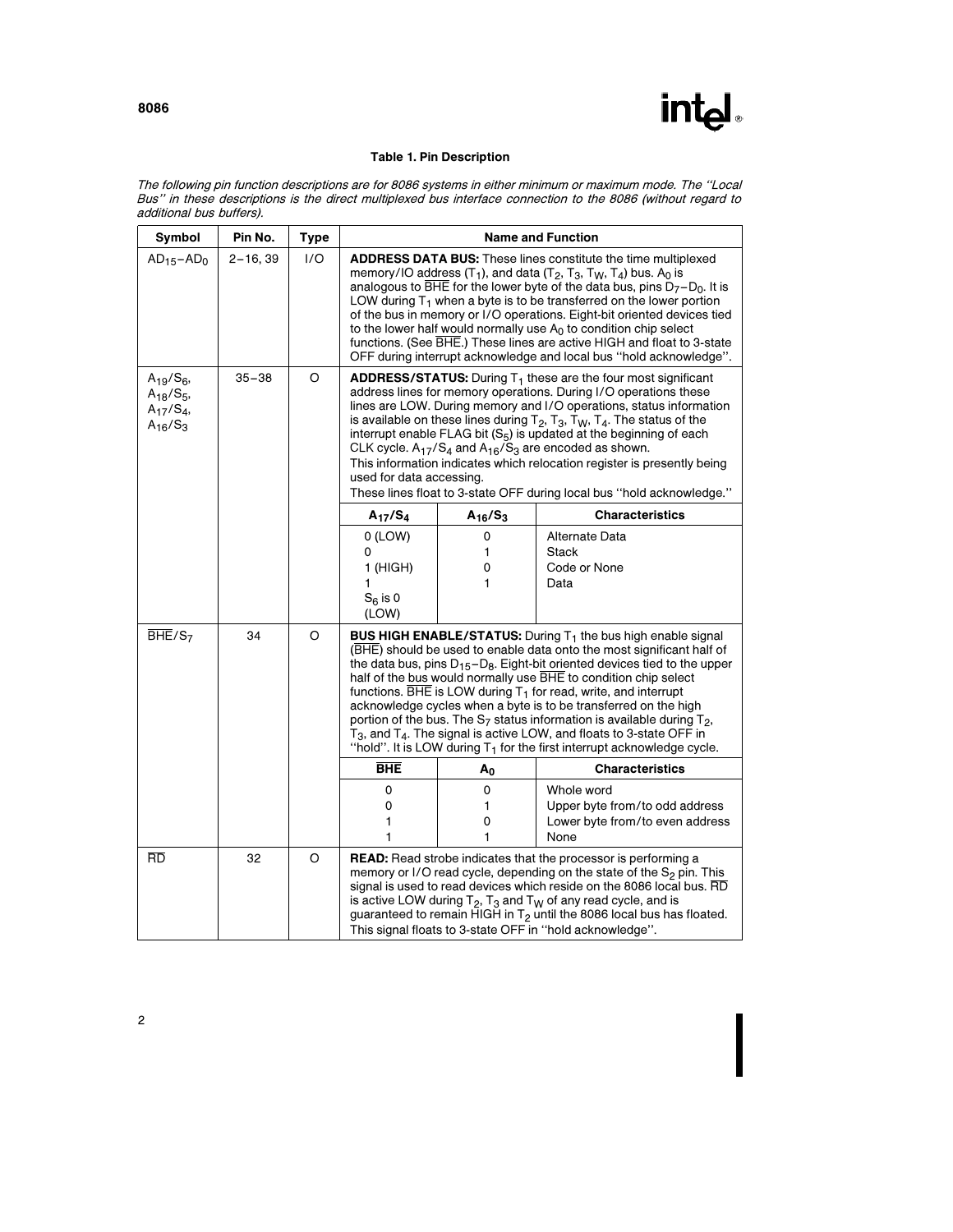|  |  |  | <b>Table 1. Pin Description (Continued)</b> |
|--|--|--|---------------------------------------------|
|--|--|--|---------------------------------------------|

| Symbol             | Pin No. | <b>Type</b> | <b>Name and Function</b>                                                                                                                                                                                                                                                                                                                                                                                                                                        |  |
|--------------------|---------|-------------|-----------------------------------------------------------------------------------------------------------------------------------------------------------------------------------------------------------------------------------------------------------------------------------------------------------------------------------------------------------------------------------------------------------------------------------------------------------------|--|
| <b>READY</b>       | 22      |             | <b>READY:</b> is the acknowledgement from the addressed memory or I/O<br>device that it will complete the data transfer. The READY signal from<br>memory/IO is synchronized by the 8284A Clock Generator to form<br>READY. This signal is active HIGH. The 8086 READY input is not<br>synchronized. Correct operation is not guaranteed if the setup and hold<br>times are not met.                                                                             |  |
| <b>INTR</b>        | 18      |             | <b>INTERRUPT REQUEST:</b> is a level triggered input which is sampled<br>during the last clock cycle of each instruction to determine if the<br>processor should enter into an interrupt acknowledge operation. A<br>subroutine is vectored to via an interrupt vector lookup table located in<br>system memory. It can be internally masked by software resetting the<br>interrupt enable bit. INTR is internally synchronized. This signal is<br>active HIGH. |  |
| <b>TEST</b>        | 23      |             | <b>TEST:</b> input is examined by the "Wait" instruction. If the TEST input is<br>LOW execution continues, otherwise the processor waits in an "Idle"<br>state. This input is synchronized internally during each clock cycle on<br>the leading edge of CLK.                                                                                                                                                                                                    |  |
| <b>NMI</b>         | 17      |             | NON-MASKABLE INTERRUPT: an edge triggered input which causes<br>a type 2 interrupt. A subroutine is vectored to via an interrupt vector<br>lookup table located in system memory. NMI is not maskable internally<br>by software. A transition from LOW to HIGH initiates the interrupt at the<br>end of the current instruction. This input is internally synchronized.                                                                                         |  |
| <b>RESET</b>       | 21      | T           | <b>RESET:</b> causes the processor to immediately terminate its present<br>activity. The signal must be active HIGH for at least four clock cycles. It<br>restarts execution, as described in the Instruction Set description, when<br>RESET returns LOW. RESET is internally synchronized.                                                                                                                                                                     |  |
| <b>CLK</b>         | 19      |             | <b>CLOCK:</b> provides the basic timing for the processor and bus controller.<br>It is asymmetric with a 33% duty cycle to provide optimized internal<br>timing.                                                                                                                                                                                                                                                                                                |  |
| $V_{CC}$           | 40      |             | $V_{CC}$ : +5V power supply pin.                                                                                                                                                                                                                                                                                                                                                                                                                                |  |
| <b>GND</b>         | 1, 20   |             | <b>GROUND</b>                                                                                                                                                                                                                                                                                                                                                                                                                                                   |  |
| $MN/\overline{MX}$ | 33      | T           | <b>MINIMUM/MAXIMUM:</b> indicates what mode the processor is to<br>operate in. The two modes are discussed in the following sections.                                                                                                                                                                                                                                                                                                                           |  |

The following pin function descriptions are for the 8086/8288 system in maximum mode (i.e., MN/ $\overline{MX} = V_{SS}$ ). Only the pin functions which are unique to maximum mode are described; all other pin functions are as described above.

| $\overline{S_2}$ , $\overline{S_1}$ , $\overline{S_0}$ | $26 - 28$ | <b>STATUS:</b> active during $T_4$ , $T_1$ , and $T_2$ and is returned to the passive state<br>$(1, 1, 1)$ during $T_3$ or during $T_W$ when READY is HIGH. This status is used<br>by the 8288 Bus Controller to generate all memory and I/O access control<br>signals. Any change by $\overline{S_2}$ , $\overline{S_1}$ , or $\overline{S_0}$ during $T_4$ is used to indicate the<br>beginning of a bus cycle, and the return to the passive state in $T_3$ or $T_W$ is<br>used to indicate the end of a bus cycle. |
|--------------------------------------------------------|-----------|------------------------------------------------------------------------------------------------------------------------------------------------------------------------------------------------------------------------------------------------------------------------------------------------------------------------------------------------------------------------------------------------------------------------------------------------------------------------------------------------------------------------|
|--------------------------------------------------------|-----------|------------------------------------------------------------------------------------------------------------------------------------------------------------------------------------------------------------------------------------------------------------------------------------------------------------------------------------------------------------------------------------------------------------------------------------------------------------------------------------------------------------------------|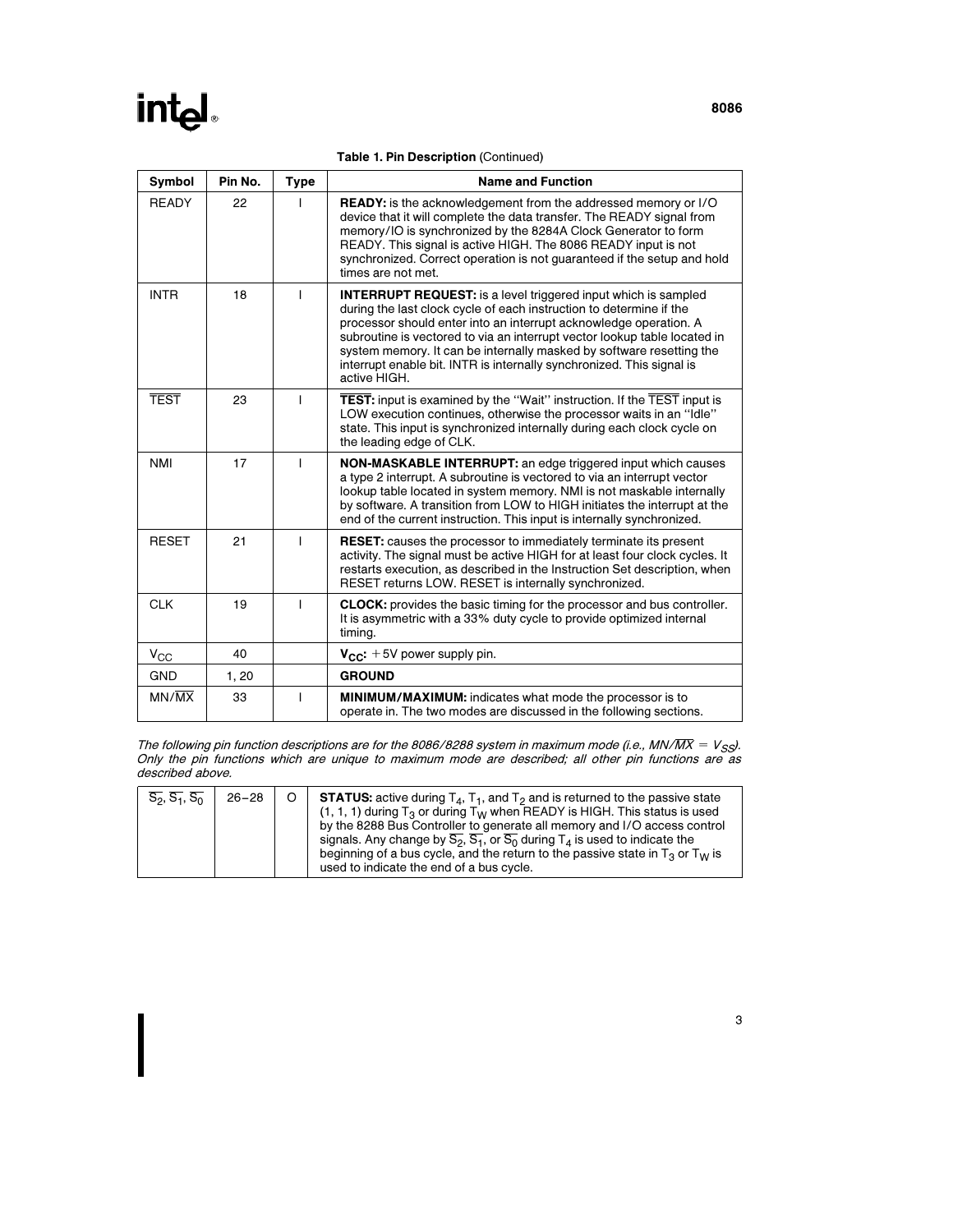

| Symbol                                                                           | Pin No.   | <b>Type</b> | <b>Name and Function</b>                                                                                                                                                                                                                                                                                                                                                                                                                                                                                                                                                                                                                                                                                                                                                                                                                                                                                                                                                                                                                                                                                                                                                                                                                                                                                                                                                                                                                                                                                                                                                                                                                                                                                                                                                                                                                                                                                                                                                                                                                                                                                           |                  |       |                        |  |
|----------------------------------------------------------------------------------|-----------|-------------|--------------------------------------------------------------------------------------------------------------------------------------------------------------------------------------------------------------------------------------------------------------------------------------------------------------------------------------------------------------------------------------------------------------------------------------------------------------------------------------------------------------------------------------------------------------------------------------------------------------------------------------------------------------------------------------------------------------------------------------------------------------------------------------------------------------------------------------------------------------------------------------------------------------------------------------------------------------------------------------------------------------------------------------------------------------------------------------------------------------------------------------------------------------------------------------------------------------------------------------------------------------------------------------------------------------------------------------------------------------------------------------------------------------------------------------------------------------------------------------------------------------------------------------------------------------------------------------------------------------------------------------------------------------------------------------------------------------------------------------------------------------------------------------------------------------------------------------------------------------------------------------------------------------------------------------------------------------------------------------------------------------------------------------------------------------------------------------------------------------------|------------------|-------|------------------------|--|
| $\overline{S_2}$ , $\overline{S_1}$ , $\overline{S_0}$<br>(Continued)            | $26 - 28$ | O           | These signals float to 3-state OFF in "hold acknowledge". These status<br>lines are encoded as shown.                                                                                                                                                                                                                                                                                                                                                                                                                                                                                                                                                                                                                                                                                                                                                                                                                                                                                                                                                                                                                                                                                                                                                                                                                                                                                                                                                                                                                                                                                                                                                                                                                                                                                                                                                                                                                                                                                                                                                                                                              |                  |       |                        |  |
|                                                                                  |           |             | $\overline{s_2}$                                                                                                                                                                                                                                                                                                                                                                                                                                                                                                                                                                                                                                                                                                                                                                                                                                                                                                                                                                                                                                                                                                                                                                                                                                                                                                                                                                                                                                                                                                                                                                                                                                                                                                                                                                                                                                                                                                                                                                                                                                                                                                   | $\overline{s_1}$ | $S_0$ | <b>Characteristics</b> |  |
|                                                                                  |           |             | $O$ (LOW)                                                                                                                                                                                                                                                                                                                                                                                                                                                                                                                                                                                                                                                                                                                                                                                                                                                                                                                                                                                                                                                                                                                                                                                                                                                                                                                                                                                                                                                                                                                                                                                                                                                                                                                                                                                                                                                                                                                                                                                                                                                                                                          | 0                | 0     | Interrupt Acknowledge  |  |
|                                                                                  |           |             | 0                                                                                                                                                                                                                                                                                                                                                                                                                                                                                                                                                                                                                                                                                                                                                                                                                                                                                                                                                                                                                                                                                                                                                                                                                                                                                                                                                                                                                                                                                                                                                                                                                                                                                                                                                                                                                                                                                                                                                                                                                                                                                                                  | 0                | 1     | Read I/O Port          |  |
|                                                                                  |           |             | 0                                                                                                                                                                                                                                                                                                                                                                                                                                                                                                                                                                                                                                                                                                                                                                                                                                                                                                                                                                                                                                                                                                                                                                                                                                                                                                                                                                                                                                                                                                                                                                                                                                                                                                                                                                                                                                                                                                                                                                                                                                                                                                                  | 1                | 0     | Write I/O Port         |  |
|                                                                                  |           |             | 0                                                                                                                                                                                                                                                                                                                                                                                                                                                                                                                                                                                                                                                                                                                                                                                                                                                                                                                                                                                                                                                                                                                                                                                                                                                                                                                                                                                                                                                                                                                                                                                                                                                                                                                                                                                                                                                                                                                                                                                                                                                                                                                  | 1                | 1     | Halt                   |  |
|                                                                                  |           |             | $1$ (HIGH)                                                                                                                                                                                                                                                                                                                                                                                                                                                                                                                                                                                                                                                                                                                                                                                                                                                                                                                                                                                                                                                                                                                                                                                                                                                                                                                                                                                                                                                                                                                                                                                                                                                                                                                                                                                                                                                                                                                                                                                                                                                                                                         | 0                | 0     | Code Access            |  |
|                                                                                  |           |             | 1                                                                                                                                                                                                                                                                                                                                                                                                                                                                                                                                                                                                                                                                                                                                                                                                                                                                                                                                                                                                                                                                                                                                                                                                                                                                                                                                                                                                                                                                                                                                                                                                                                                                                                                                                                                                                                                                                                                                                                                                                                                                                                                  | 0                | 1     | <b>Read Memory</b>     |  |
|                                                                                  |           |             | 1                                                                                                                                                                                                                                                                                                                                                                                                                                                                                                                                                                                                                                                                                                                                                                                                                                                                                                                                                                                                                                                                                                                                                                                                                                                                                                                                                                                                                                                                                                                                                                                                                                                                                                                                                                                                                                                                                                                                                                                                                                                                                                                  | 1                | 0     | <b>Write Memory</b>    |  |
|                                                                                  |           |             |                                                                                                                                                                                                                                                                                                                                                                                                                                                                                                                                                                                                                                                                                                                                                                                                                                                                                                                                                                                                                                                                                                                                                                                                                                                                                                                                                                                                                                                                                                                                                                                                                                                                                                                                                                                                                                                                                                                                                                                                                                                                                                                    |                  |       |                        |  |
| $\overline{RQ}/\overline{GT}_0$<br>$\overline{\text{RQ}}/\overline{\text{GT}}_1$ | 30, 31    | 1/O         | 1<br>Passive<br>1<br>1<br><b>REQUEST/GRANT:</b> pins are used by other local bus masters to force<br>the processor to release the local bus at the end of the processor's<br>current bus cycle. Each pin is bidirectional with $\text{RQ/GT}_0$ having higher<br>priority than $\overline{RQ}/\overline{GT}_1$ . $\overline{RQ}/\overline{GT}$ pins have internal pull-up resistors and<br>may be left unconnected. The request/grant sequence is as follows<br>(see Page 2-24):<br>1. A pulse of 1 CLK wide from another local bus master indicates a local<br>bus request ("hold") to the 8086 (pulse 1).<br>2. During a $T_4$ or $T_1$ clock cycle, a pulse 1 CLK wide from the 8086 to<br>the requesting master (pulse 2), indicates that the 8086 has allowed the<br>local bus to float and that it will enter the "hold acknowledge" state at<br>the next CLK. The CPU's bus interface unit is disconnected logically<br>from the local bus during "hold acknowledge".<br>3. A pulse 1 CLK wide from the requesting master indicates to the 8086<br>(pulse 3) that the "hold" request is about to end and that the 8086 can<br>reclaim the local bus at the next CLK.<br>Each master-master exchange of the local bus is a sequence of 3<br>pulses. There must be one dead CLK cycle after each bus exchange.<br>Pulses are active LOW.<br>If the request is made while the CPU is performing a memory cycle, it<br>will release the local bus during $T_4$ of the cycle when all the following<br>conditions are met:<br>1. Request occurs on or before $T_2$ .<br>2. Current cycle is not the low byte of a word (on an odd address).<br>3. Current cycle is not the first acknowledge of an interrupt acknowledge<br>sequence.<br>4. A locked instruction is not currently executing.<br>If the local bus is idle when the request is made the two possible events<br>will follow:<br>1. Local bus will be released during the next clock.<br>2. A memory cycle will start within 3 clocks. Now the four rules for a<br>currently active memory cycle apply with condition number 1 already<br>satisfied. |                  |       |                        |  |
| <b>LOCK</b>                                                                      | 29        | O           | <b>LOCK:</b> output indicates that other system bus masters are not to gain<br>control of the system bus while LOCK is active LOW. The LOCK signal<br>is activated by the "LOCK" prefix instruction and remains active until the<br>completion of the next instruction. This signal is active LOW, and floats<br>to 3-state OFF in "hold acknowledge".                                                                                                                                                                                                                                                                                                                                                                                                                                                                                                                                                                                                                                                                                                                                                                                                                                                                                                                                                                                                                                                                                                                                                                                                                                                                                                                                                                                                                                                                                                                                                                                                                                                                                                                                                             |                  |       |                        |  |

Table 1. Pin Description (Continued)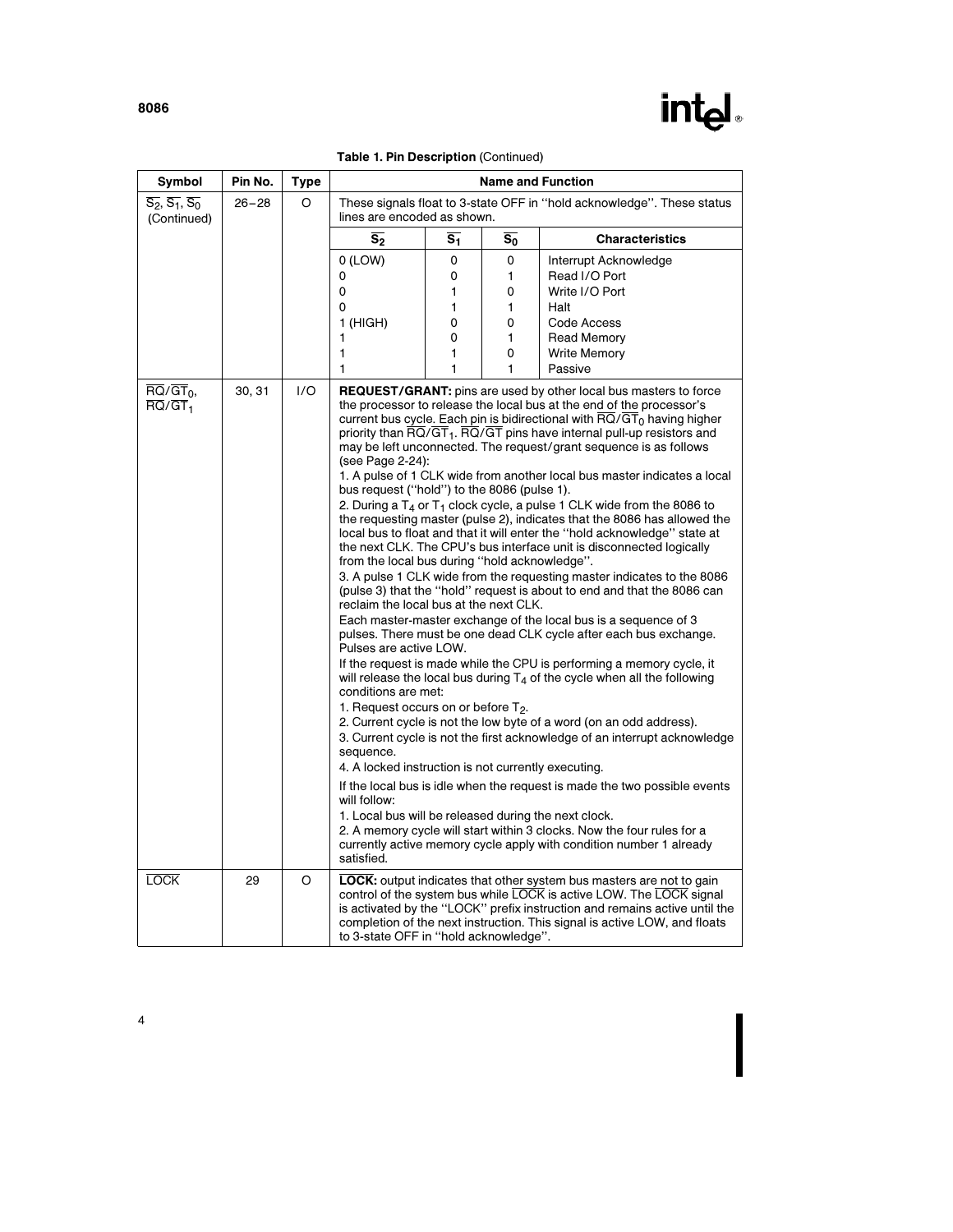| <b>Table 1. Pin Description (Continued)</b> |  |
|---------------------------------------------|--|

| Symbol        | Pin No. | Tvpe | <b>Name and Function</b>                                                                                                                                                                                                     |   |                                  |  |  |
|---------------|---------|------|------------------------------------------------------------------------------------------------------------------------------------------------------------------------------------------------------------------------------|---|----------------------------------|--|--|
| $QS1$ , $QS0$ | 24.25   | O    | <b>QUEUE STATUS:</b> The queue status is valid during the CLK cycle after<br>which the queue operation is performed.<br>$QS1$ and $QS0$ provide status to allow external tracking of the internal<br>8086 instruction queue. |   |                                  |  |  |
|               |         |      | QS <sub>0</sub><br><b>Characteristics</b><br>QS <sub>1</sub>                                                                                                                                                                 |   |                                  |  |  |
|               |         |      | $0$ (LOW)                                                                                                                                                                                                                    | 0 | No Operation                     |  |  |
|               |         |      | o                                                                                                                                                                                                                            |   | First Byte of Op Code from Queue |  |  |
|               |         |      | 1 (HIGH)                                                                                                                                                                                                                     | 0 | <b>Empty the Queue</b>           |  |  |
|               |         |      |                                                                                                                                                                                                                              |   | Subsequent Byte from Queue       |  |  |

The following pin function descriptions are for the 8086 in minimum mode (i.e., MN/ $\overline{MX} = V_{CO}$ ). Only the pin functions which are unique to minimum mode are described; all other pin functions are as described above.

| $M/\overline{O}$     | 28     | O       | <b>STATUS LINE:</b> logically equivalent to $S_2$ in the maximum mode. It is used to<br>distinguish a memory access from an I/O access. M/IO becomes valid in<br>the $T_A$ preceding a bus cycle and remains valid until the final $T_A$ of the cycle<br>$(M = HIGH, IO = LOW)$ . $M/\overline{O}$ floats to 3-state OFF in local bus "hold<br>acknowledge".                                                                                                                                                                                                                                                                                                                                                                                                                                                                                                                                       |  |  |  |
|----------------------|--------|---------|----------------------------------------------------------------------------------------------------------------------------------------------------------------------------------------------------------------------------------------------------------------------------------------------------------------------------------------------------------------------------------------------------------------------------------------------------------------------------------------------------------------------------------------------------------------------------------------------------------------------------------------------------------------------------------------------------------------------------------------------------------------------------------------------------------------------------------------------------------------------------------------------------|--|--|--|
| <b>WR</b>            | 29     | O       | <b>WRITE:</b> indicates that the processor is performing a write memory or write<br>I/O cycle, depending on the state of the M/IO signal. WR is active for $T_2$ , $T_3$<br>and T <sub>W</sub> of any write cycle. It is active LOW, and floats to 3-state OFF in<br>local bus "hold acknowledge".                                                                                                                                                                                                                                                                                                                                                                                                                                                                                                                                                                                                 |  |  |  |
| <b>INTA</b>          | 24     | O       | <b>INTA:</b> is used as a read strobe for interrupt acknowledge cycles. It is active<br>LOW during $T_2$ , $T_3$ and $T_W$ of each interrupt acknowledge cycle.                                                                                                                                                                                                                                                                                                                                                                                                                                                                                                                                                                                                                                                                                                                                    |  |  |  |
| <b>ALE</b>           | 25     | O       | <b>ADDRESS LATCH ENABLE:</b> provided by the processor to latch the<br>address into the 8282/8283 address latch. It is a HIGH pulse active during<br>T <sub>1</sub> of any bus cycle. Note that ALE is never floated.                                                                                                                                                                                                                                                                                                                                                                                                                                                                                                                                                                                                                                                                              |  |  |  |
| $DT/\overline{R}$    | 27     | $\circ$ | <b>DATA TRANSMIT/RECEIVE:</b> needed in minimum system that desires to<br>use an 8286/8287 data bus transceiver. It is used to control the direction of<br>data flow through the transceiver. Logically DT/ $\overline{R}$ is equivalent to $\overline{S_1}$ in the<br>maximum mode, and its timing is the same as for M/ $\overline{IO}$ . (T = HIGH, R =<br>LOW.) This signal floats to 3-state OFF in local bus "hold acknowledge".                                                                                                                                                                                                                                                                                                                                                                                                                                                             |  |  |  |
| <b>DEN</b>           | 26     | O       | <b>DATA ENABLE:</b> provided as an output enable for the 8286/8287 in a<br>minimum system which uses the transceiver. DEN is active LOW during<br>each memory and I/O access and for INTA cycles. For a read or INTA cycle<br>it is active from the middle of $T_2$ until the middle of $T_4$ , while for a write cycle<br>it is active from the beginning of $T_2$ until the middle of $T_4$ . DEN floats to 3-<br>state OFF in local bus "hold acknowledge".                                                                                                                                                                                                                                                                                                                                                                                                                                     |  |  |  |
| HOLD,<br><b>HLDA</b> | 31, 30 | 1/O     | HOLD: indicates that another master is requesting a local bus "hold." To be<br>acknowledged, HOLD must be active HIGH. The processor receiving the<br>"hold" request will issue HLDA (HIGH) as an acknowledgement in the<br>middle of a $T_4$ or $T_i$ clock cycle. Simultaneous with the issuance of HLDA<br>the processor will float the local bus and control lines. After HOLD is<br>detected as being LOW, the processor will LOWer the HLDA, and when the<br>processor needs to run another cycle, it will again drive the local bus and<br>control lines. Hold acknowledge (HLDA) and HOLD have internal pull-up<br>resistors.<br>The same rules as for $\overline{RQ}/\overline{GT}$ apply regarding when the local bus will be<br>released.<br>HOLD is not an asynchronous input. External synchronization should be<br>provided if the system cannot otherwise guarantee the setup time. |  |  |  |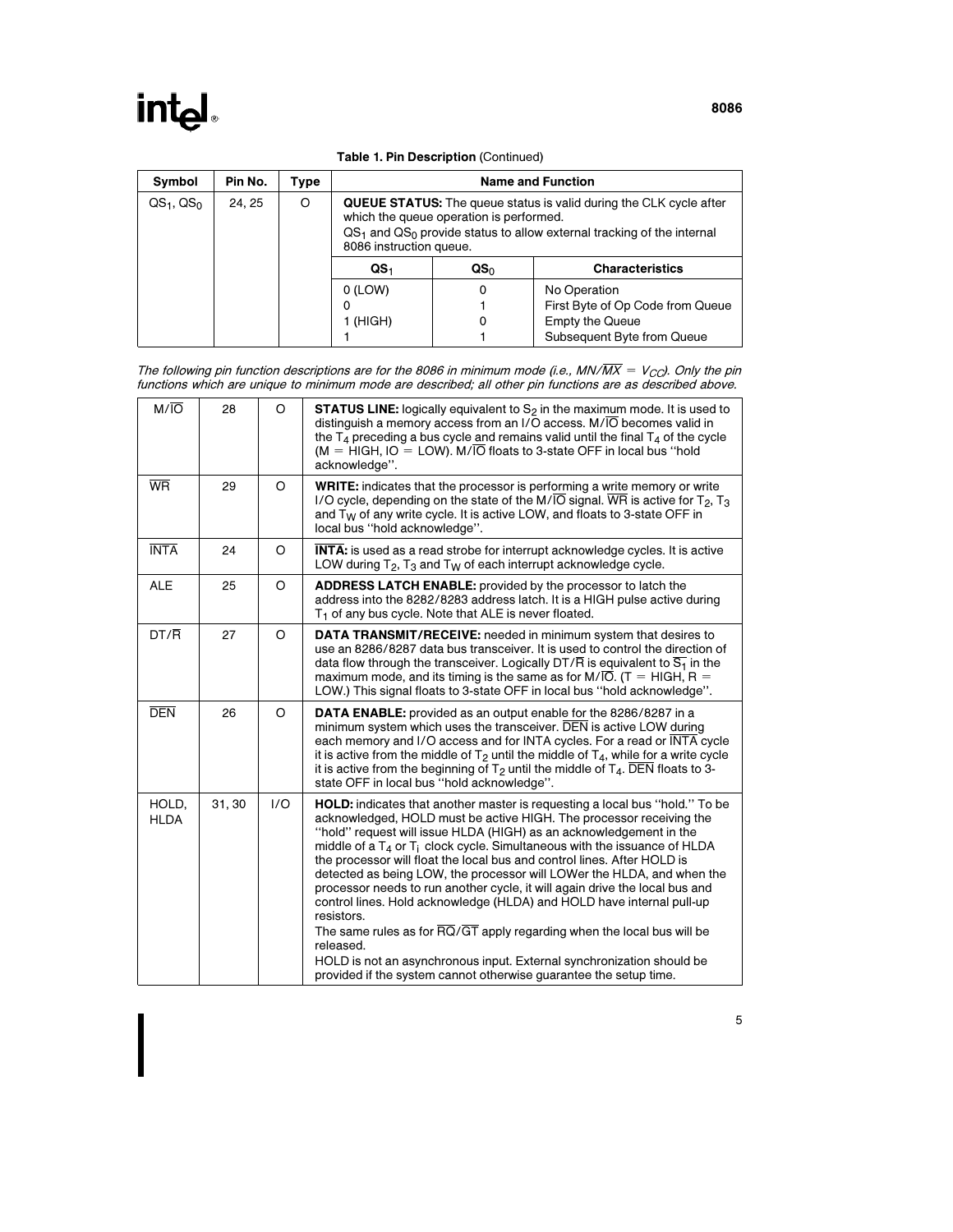#### FUNCTIONAL DESCRIPTION

#### General Operation

The internal functions of the 8086 processor are partitioned logically into two processing units. The first is the Bus Interface Unit (BIU) and the second is the Execution Unit (EU) as shown in the block diagram of Figure 1.

These units can interact directly but for the most part perform as separate asynchronous operational processors. The bus interface unit provides the functions related to instruction fetching and queuing, operand fetch and store, and address relocation. This unit also provides the basic bus control. The overlap of instruction pre-fetching provided by this unit serves to increase processor performance through improved bus bandwidth utilization. Up to 6 bytes of the instruction stream can be queued while waiting for decoding and execution.

The instruction stream queuing mechanism allows the BIU to keep the memory utilized very efficiently. Whenever there is space for at least 2 bytes in the queue, the BIU will attempt a word fetch memory cycle. This greatly reduces ''dead time'' on the memory bus. The queue acts as a First-In-First-Out (FIFO) buffer, from which the EU extracts instruction bytes as required. If the queue is empty (following a branch instruction, for example), the first byte into the queue immediately becomes available to the EU.

The execution unit receives pre-fetched instructions from the BIU queue and provides un-relocated operand addresses to the BIU. Memory operands are passed through the BIU for processing by the EU, which passes results to the BIU for storage. See the Instruction Set description for further register set and architectural descriptions.

#### MEMORY ORGANIZATION

The processor provides a 20-bit address to memory which locates the byte being referenced. The memory is organized as a linear array of up to 1 million bytes, addressed as 00000(H) to FFFFF(H). The memory is logically divided into code, data, extra data, and stack segments of up to 64K bytes each, with each segment falling on 16-byte boundaries. (See Figure 3a.)

All memory references are made relative to base addresses contained in high speed segment registers. The segment types were chosen based on the addressing needs of programs. The segment register to be selected is automatically chosen according to the rules of the following table. All information in one segment type share the same logical attributes (e.g. code or data). By structuring memory into relocatable areas of similar characteristics and by automatically selecting segment registers, programs are shorter, faster, and more structured.

Word (16-bit) operands can be located on even or odd address boundaries and are thus not constrained to even boundaries as is the case in many 16-bit computers. For address and data operands, the least significant byte of the word is stored in the lower valued address location and the most significant byte in the next higher address location. The BIU automatically performs the proper number of memory accesses, one if the word operand is on an even byte boundary and two if it is on an odd byte boundary. Except for the performance penalty, this double access is transparent to the software. This performance penalty does not occur for instruction fetches, only word operands.

Physically, the memory is organized as a high bank  $(D_{15}-D_8)$  and a low bank  $(D_7-D_0)$  of 512K 8-bit bytes addressed in parallel by the processor's address lines  $A_{19} - A_1$ . Byte data with even addresses is transferred on the  $D_7 - D_0$  bus lines while odd addressed byte data  $(A<sub>0</sub>$  HIGH) is transferred on the  $D_{15}-D_8$  bus lines. The processor provides two enable signals,  $\overline{BHE}$  and  $A_0$ , to selectively allow reading from or writing into either an odd byte location, even byte location, or both. The instruction stream is fetched from memory as words and is addressed internally by the processor to the byte level as necessary.

| <b>Memory</b><br><b>Reference Need</b> | <b>Segment Register</b><br>Used | <b>Segment</b><br><b>Selection Rule</b>                                                                |
|----------------------------------------|---------------------------------|--------------------------------------------------------------------------------------------------------|
| <b>Instructions</b>                    | CODE (CS)                       | Automatic with all instruction prefetch.                                                               |
| <b>Stack</b>                           | STACK (SS)                      | All stack pushes and pops. Memory references relative to BP<br>base register except data references.   |
| Local Data                             | DATA (DS)                       | Data references when: relative to stack, destination of string<br>operation, or explicitly overridden. |
| External (Global) Data                 | EXTRA (ES)                      | Destination of string operations: explicitly selected using a<br>segment override.                     |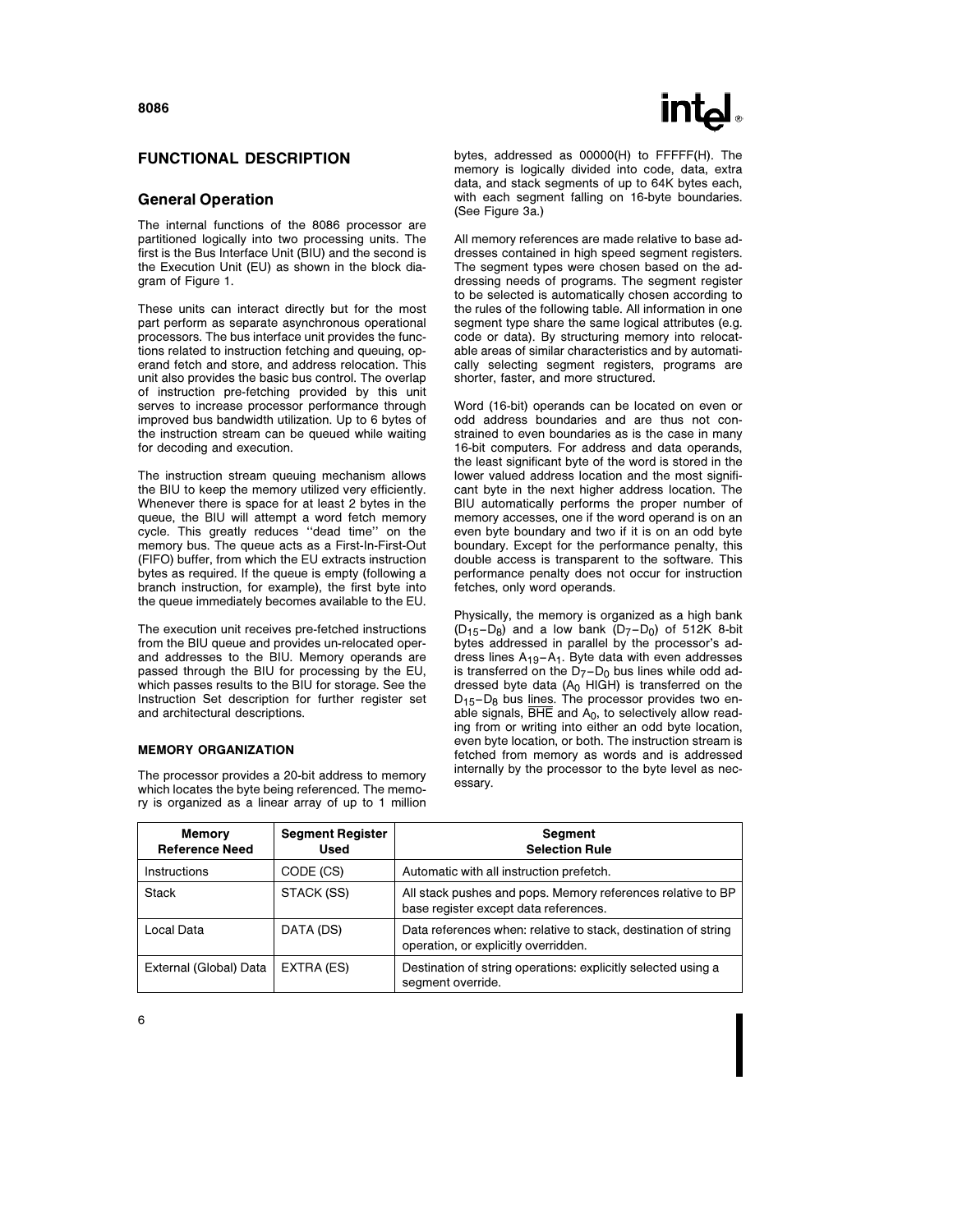## **intal**



Figure 3a. Memory Organization

In referencing word data the BIU requires one or two memory cycles depending on whether or not the starting byte of the word is on an even or odd address, respectively. Consequently, in referencing word operands performance can be optimized by locating data on even address boundaries. This is an especially useful technique for using the stack, since odd address references to the stack may adversely affect the context switching time for interrupt processing or task multiplexing.



Figure 3b. Reserved Memory Locations

Certain locations in memory are reserved for specific CPU operations (see Figure 3b). Locations from address FFFF0H through FFFFFH are reserved for operations including a jump to the initial program loading routine. Following RESET, the CPU will always begin execution at location FFFF0H where the jump must be. Locations 00000H through 003FFH are reserved for interrupt operations. Each of the 256 possible interrupt types has its service routine pointed to by a 4-byte pointer element consisting of a 16-bit segment address and a 16-bit offset address. The pointer elements are assumed to have been stored at the respective places in reserved memory prior to occurrence of interrupts.

### MINIMUM AND MAXIMUM MODES

The requirements for supporting minimum and maximum 8086 systems are sufficiently different that they cannot be done efficiently with 40 uniquely defined pins. Consequently, the 8086 is equipped with a strap pin ( $MN/\overline{MX}$ ) which defines the system configuration. The definition of a certain subset of the pins changes dependent on the condition of the strap pin. When  $MN/\overline{MX}$  pin is strapped to GND, the 8086 treats pins 24 through 31 in maximum mode. An 8288 bus controller interprets status information coded into  $\overline{S_0}$ ,  $\overline{S_2}$ ,  $\overline{S_2}$  to generate bus timing and control signals compatible with the MULTIBUS architecture. When the MN/ $\overline{MX}$  pin is strapped to  $V_{CC}$ , the 8086 generates bus control signals itself on pins 24 through 31, as shown in parentheses in Figure 2. Examples of minimum mode and maximum mode systems are shown in Figure 4.

#### BUS OPERATION

The 8086 has a combined address and data bus commonly referred to as a time multiplexed bus. This technique provides the most efficient use of pins on the processor while permitting the use of a standard 40-lead package. This ''local bus'' can be buffered directly and used throughout the system with address latching provided on memory and I/O modules. In addition, the bus can also be demultiplexed at the processor with a single set of address latches if a standard non-multiplexed bus is desired for the system.

Each processor bus cycle consists of at least four CLK cycles. These are referred to as  $T_1$ ,  $T_2$ ,  $T_3$  and  $T<sub>4</sub>$  (see Figure 5). The address is emitted from the processor during T<sub>1</sub> and data transfer occurs on the bus during T<sub>3</sub> and T<sub>4</sub>. T<sub>2</sub> is used primarily for changing the direction of the bus during read operations. In the event that a ''NOT READY'' indication is given by the addressed device, "Wait" states (T<sub>W</sub>) are inserted between  $T_3$  and  $T_4$ . Each inserted "Wait" state is of the same duration as a CLK cycle. Periods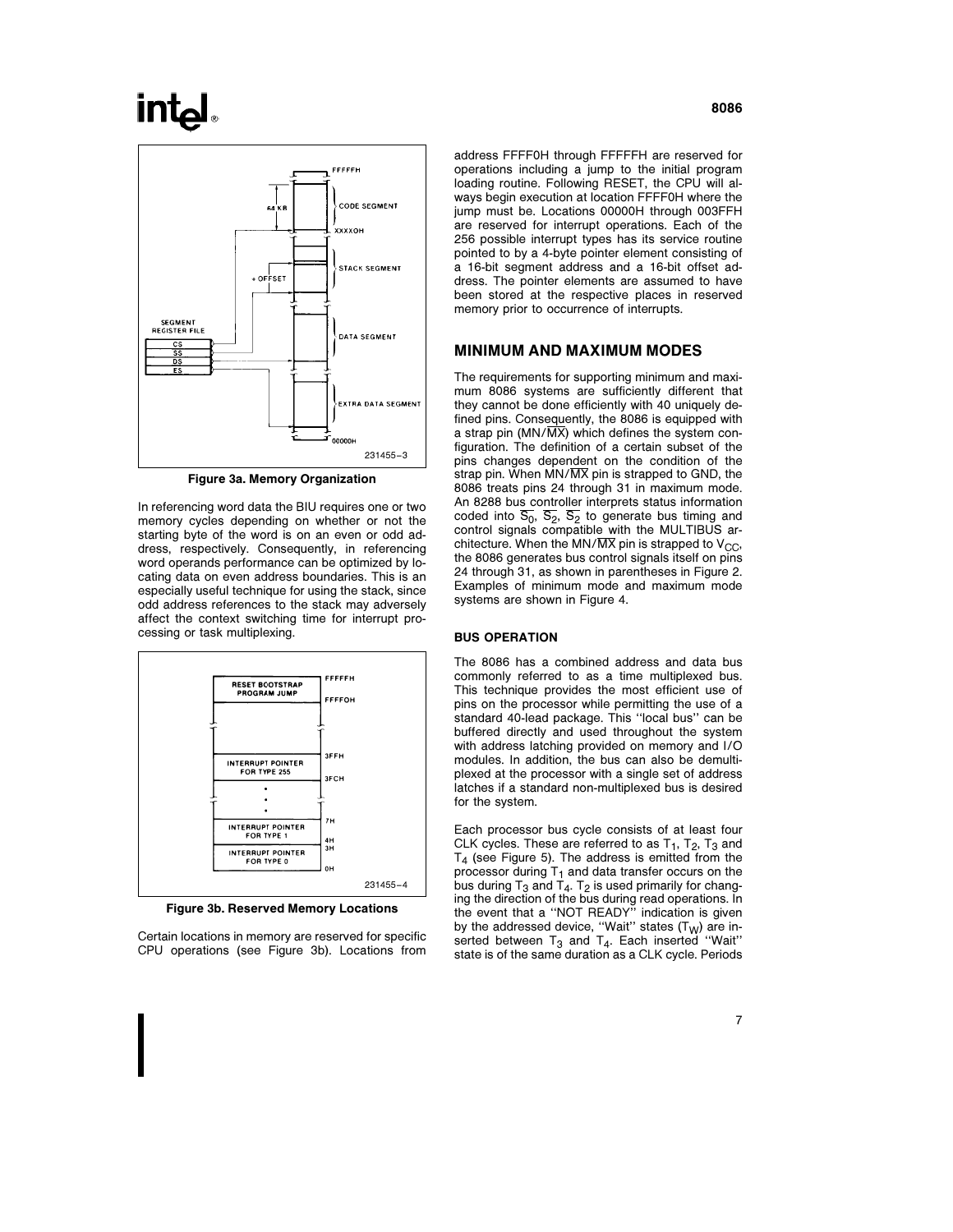

Figure 4a. Minimum Mode 8086 Typical Configuration



Figure 4b. Maximum Mode 8086 Typical Configuration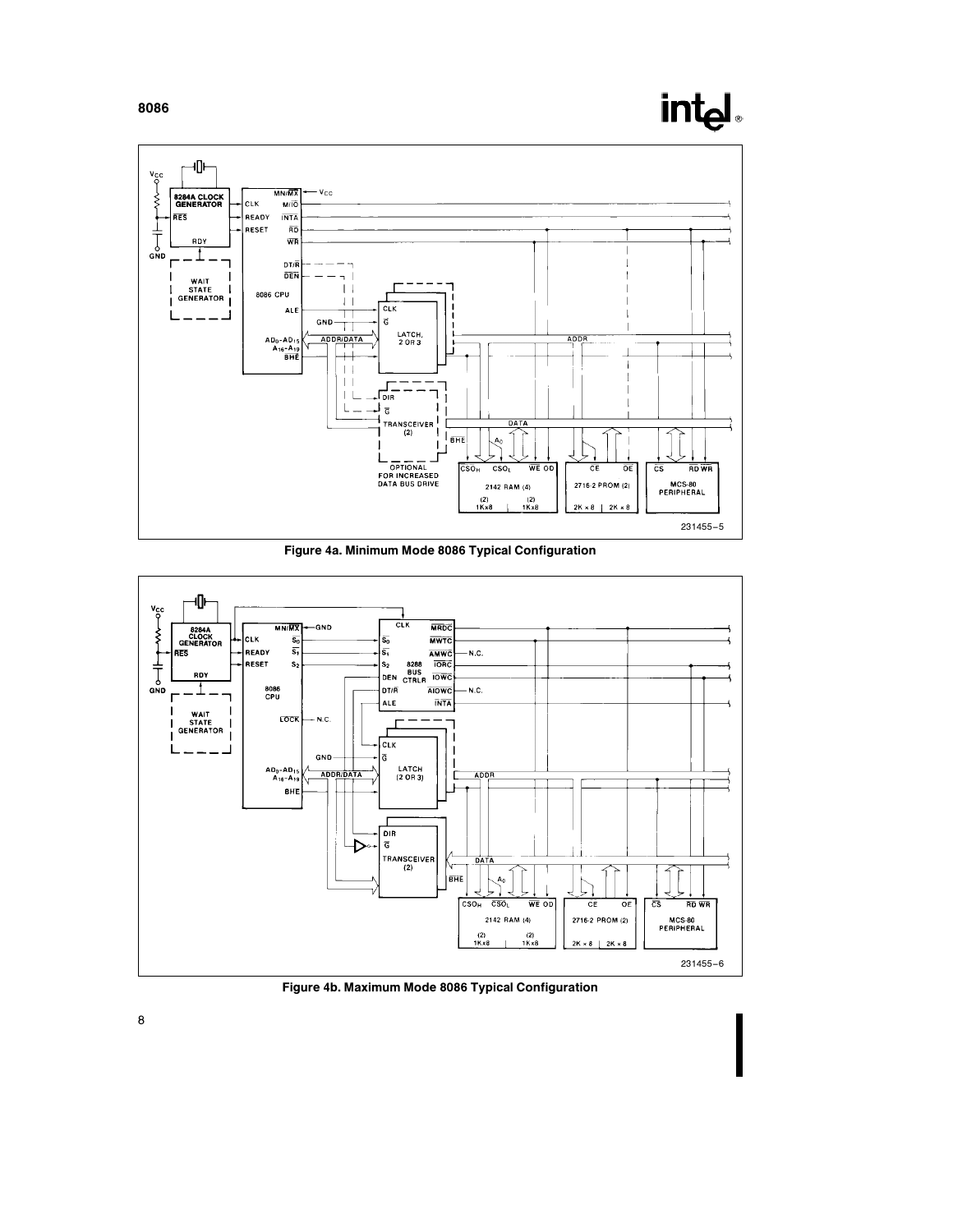## int<sub>e</sub>

can occur between 8086 bus cycles. These are referred to as "Idle" states  $(\mathsf{T}_\mathsf{i})$  or inactive CLK cycles. The processor uses these cycles for internal housekeeping.

During  $T_1$  of any bus cycle the ALE (Address Latch Enable) signal is emitted (by either the processor or the 8288 bus controller, depending on the MN/MX strap). At the trailing edge of this pulse, a valid address and certain status information for the cycle may be latched.

Status bits S<sub>0</sub>, S<sub>1</sub>, and S<sub>2</sub> are used, in maximum<br>mode, by the bus controller to identify the type of bus transaction according to the following table:

| $\overline{s_2}$ | $\overline{s_1}$ | $\overline{s_0}$ | <b>Characteristics</b>   |
|------------------|------------------|------------------|--------------------------|
| $0$ (LOW)        | O                | 0                | Interrupt Acknowledge    |
| 0                | O                |                  | Read I/O                 |
| 0                |                  | 0                | Write I/O                |
| 0                |                  |                  | Halt                     |
| 1 (HIGH)         | 0                | 0                | <b>Instruction Fetch</b> |
|                  | 0                |                  | Read Data from Memory    |
|                  |                  | 0                | Write Data to Memory     |
|                  |                  |                  | Passive (no bus cycle)   |



Figure 5. Basic System Timing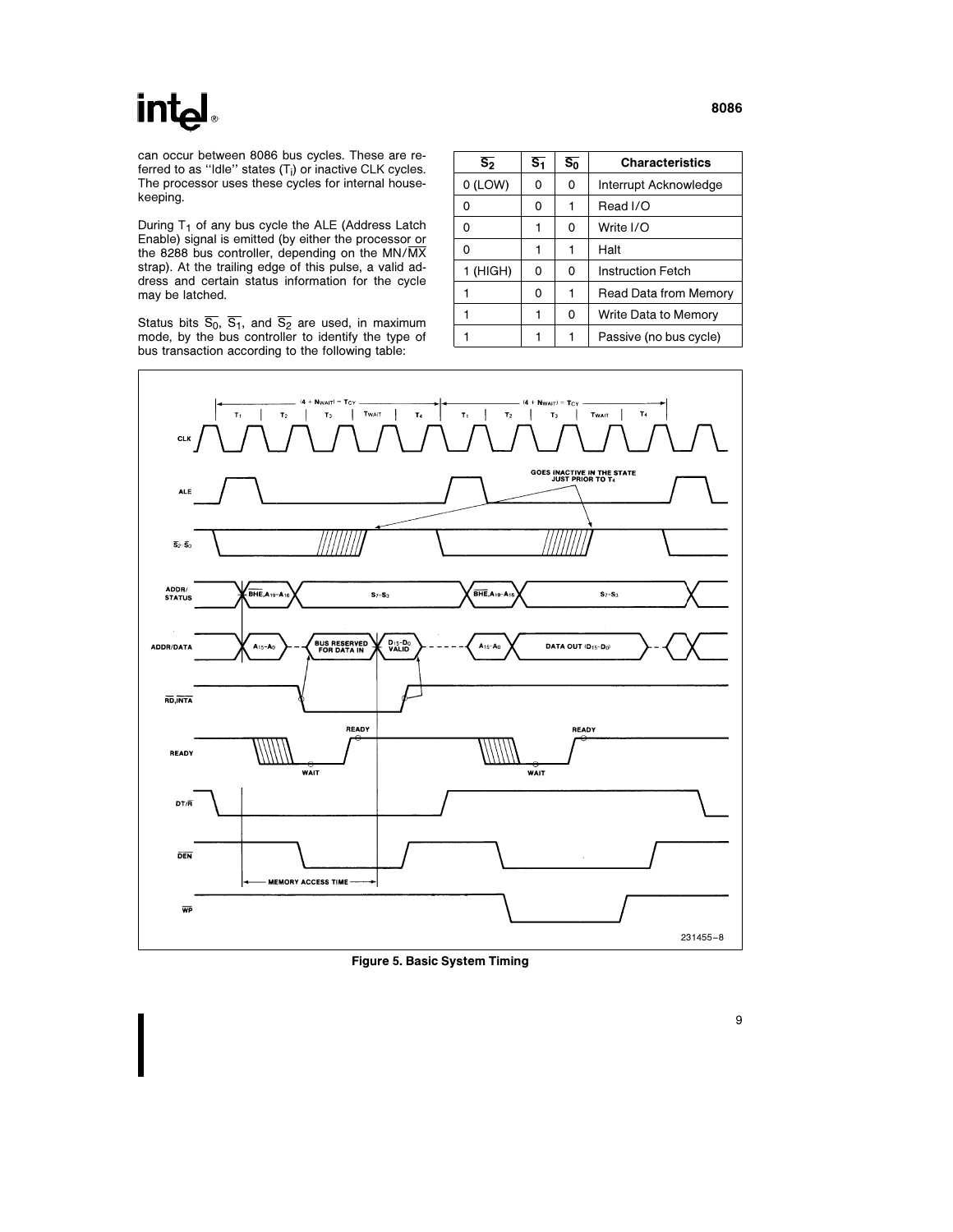

Status bits  $S_3$  through  $S_7$  are multiplexed with highorder address bits and the BHE signal, and are therefore valid during  $T_2$  through  $T_4$ . S<sub>3</sub> and S<sub>4</sub> indicate which segment register (see Instruction Set description) was used for this bus cycle in forming the address, according to the following table:

| S۵        | $\mathbf{S}_3$ | <b>Characteristics</b>         |
|-----------|----------------|--------------------------------|
| $0$ (LOW) | 0              | Alternate Data (extra segment) |
|           |                | Stack                          |
| 1 (HIGH)  | 0              | Code or None                   |
|           |                | Data                           |

 $S_5$  is a reflection of the PSW interrupt enable bit.  $S_6 = 0$  and  $S_7$  is a spare status bit.

#### I/O ADDRESSING

In the 8086, I/O operations can address up to a maximum of 64K I/O byte registers or 32K I/O word registers. The I/O address appears in the same format as the memory address on bus lines  $A_{15}-A_0$ . The address lines A<sub>19</sub>-A<sub>16</sub> are zero in I/O opera-<br>tions. The variable I/O instructions which use register DX as a pointer have full address capability while the direct I/O instructions directly address one or two of the 256 I/O byte locations in page 0 of the I/O address space.

I/O ports are addressed in the same manner as memory locations. Even addressed bytes are transferred on the  $D_7 - D_0$  bus lines and odd addressed bytes on  $D_{15}-D_8$ . Care must be taken to assure that each register within an 8-bit peripheral located on the lower portion of the bus be addressed as even.

#### External Interface

#### PROCESSOR RESET AND INITIALIZATION

Processor initialization or start up is accomplished with activation (HIGH) of the RESET pin. The 8086 RESET is required to be HIGH for greater than 4 CLK cycles. The 8086 will terminate operations on the high-going edge of RESET and will remain dormant as long as RESET is HIGH. The low-going transition of RESET triggers an internal reset sequence for approximately 10 CLK cycles. After this interval the 8086 operates normally beginning with the instruction in absolute location FFFF0H (see Figure 3b). The details of this operation are specified in the Instruction Set description of the MCS-86 Family User's Manual. The RESET input is internally synchronized to the processor clock. At initialization the HIGH-to-LOW transition of RESET must occur no sooner than 50  $\mu$ s after power-up, to allow complete initialization of the 8086.

NMI asserted prior to the 2nd clock after the end of RESET will not be honored. If NMI is asserted after that point and during the internal reset sequence, the processor may execute one instruction before responding to the interrupt. A hold request active immediately after RESET will be honored before the first instruction fetch.

All 3-state outputs float to 3-state OFF during RESET. Status is active in the idle state for the first clock after RESET becomes active and then floats to 3-state OFF. ALE and HLDA are driven low.

#### INTERRUPT OPERATIONS

Interrupt operations fall into two classes; software or hardware initiated. The software initiated interrupts and software aspects of hardware interrupts are specified in the Instruction Set description. Hardware interrupts can be classified as non-maskable or maskable.

Interrupts result in a transfer of control to a new program location. A 256-element table containing address pointers to the interrupt service program locations resides in absolute locations 0 through 3FFH (see Figure 3b), which are reserved for this purpose. Each element in the table is 4 bytes in size and corresponds to an interrupt ''type''. An interrupting device supplies an 8-bit type number, during the interrupt acknowledge sequence, which is used to ''vector'' through the appropriate element to the new interrupt service program location.

#### NON-MASKABLE INTERRUPT (NMI)

The processor provides a single non-maskable interrupt pin (NMI) which has higher priority than the maskable interrupt request pin (INTR). A typical use would be to activate a power failure routine. The NMI is edge-triggered on a LOW-to-HIGH transition. The activation of this pin causes a type 2 interrupt. (See Instruction Set description.)

NMI is required to have a duration in the HIGH state of greater than two CLK cycles, but is not required to be synchronized to the clock. Any high-going transition of NMI is latched on-chip and will be serviced at the end of the current instruction or between whole moves of a block-type instruction. Worst case response to NMI would be for multiply, divide, and variable shift instructions. There is no specification on the occurrence of the low-going edge; it may occur before, during, or after the servicing of NMI. Another high-going edge triggers another response if it occurs after the start of the NMI procedure. The signal must be free of logical spikes in general and be free of bounces on the low-going edge to avoid triggering extraneous responses.

#### 8086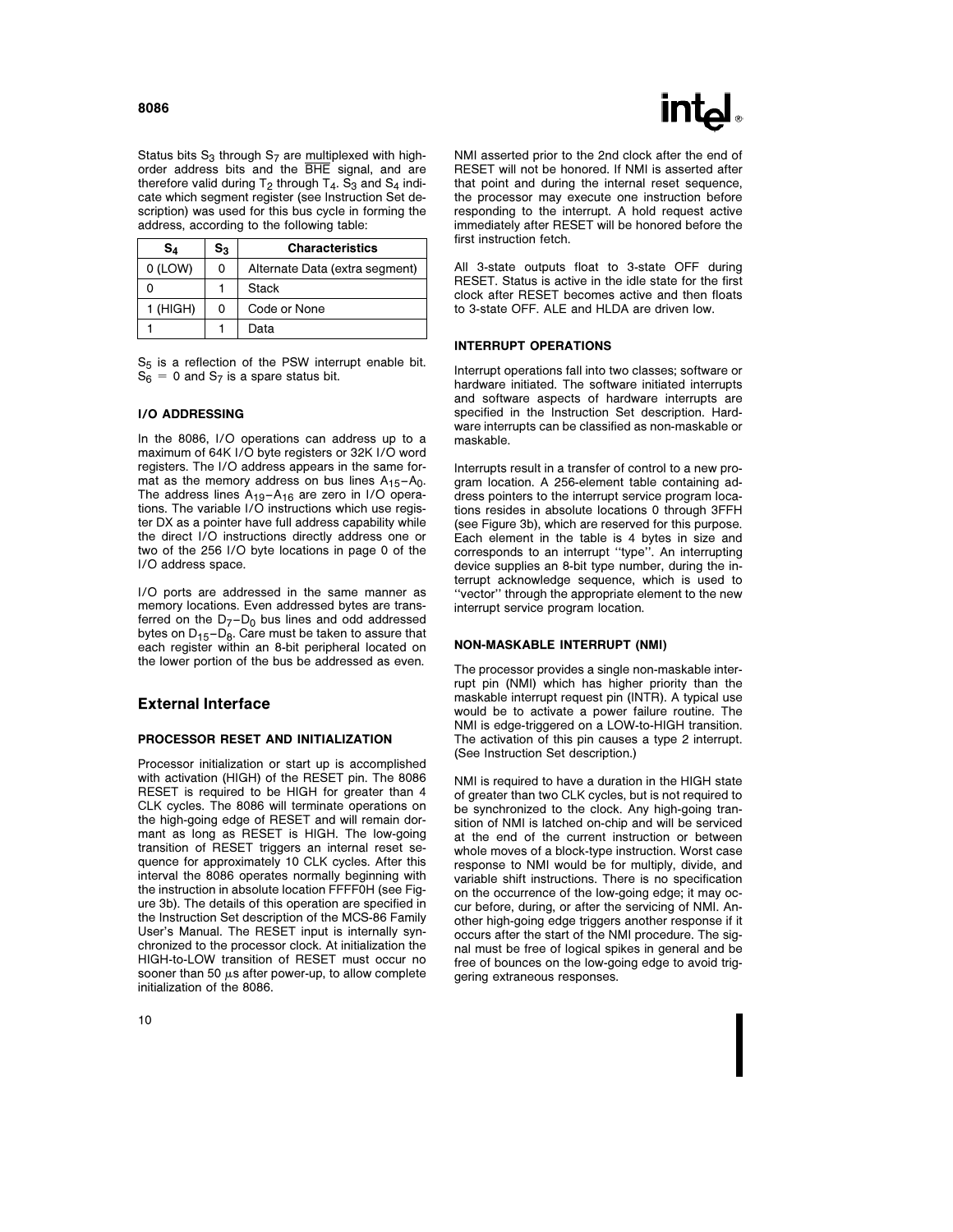## **Int**ط

#### MASKABLE INTERRUPT (INTR)

The 8086 provides a single interrupt request input (INTR) which can be masked internally by software with the resetting of the interrupt enable FLAG status bit. The interrupt request signal is level triggered. It is internally synchronized during each clock cycle on the high-going edge of CLK. To be responded to, INTR must be present (HIGH) during the clock period preceding the end of the current instruction or the end of a whole move for a blocktype instruction. During the interrupt response sequence further interrupts are disabled. The enable bit is reset as part of the response to any interrupt (INTR, NMI, software interrupt or single-step), although the FLAGS register which is automatically pushed onto the stack reflects the state of the processor prior to the interrupt. Until the old FLAGS register is restored the enable bit will be zero unless specifically set by an instruction.

During the response sequence (Figure 6) the processor executes two successive (back-to-back) interrupt acknowledge cycles. The 8086 emits the LOCK signal from  $T_2$  of the first bus cycle until  $T_2$  of the second. A local bus ''hold'' request will not be honored until the end of the second bus cycle. In the second bus cycle a byte is fetched from the external interrupt system (e.g., 8259A PIC) which identifies the source (type) of the interrupt. This byte is multiplied by four and used as a pointer into the interrupt vector lookup table. An INTR signal left HIGH will be continually responded to within the limitations of the enable bit and sample period. The INTERRUPT RE-TURN instruction includes a FLAGS pop which returns the status of the original interrupt enable bit when it restores the FLAGS.

#### **HALT**

When a software ''HALT'' instruction is executed the processor indicates that it is entering the ''HALT'' state in one of two ways depending upon which mode is strapped. In minimum mode, the processor issues one ALE with no qualifying bus control signals. In maximum mode, the processor issues appropriate HALT status on  $\overline{S}_2$ ,  $\overline{S}_1$ , and  $\overline{S}_0$ ; and the 8288 bus controller issues one ALE. The 8086 will not leave the ''HALT'' state when a local bus ''hold'' is entered while in ''HALT''. In this case, the processor reissues the HALT indicator. An interrupt request or RESET will force the 8086 out of the ''HALT'' state.

#### READ/MODIFY/WRITE (SEMAPHORE) OPERATIONS VIA LOCK

The LOCK status information is provided by the processor when directly consecutive bus cycles are required during the execution of an instruction. This provides the processor with the capability of performing read/modify/write operations on memory (via the Exchange Register With Memory instruction, for example) without the possibility of another system bus master receiving intervening memory cycles. This is useful in multi-processor system configurations to accomplish ''test and set lock'' operations. The LOCK signal is activated (forced LOW) in the clock cycle following the one in which the software ''LOCK'' prefix instruction is decoded by the EU. It is deactivated at the end of the last bus cycle of the instruction following the ''LOCK'' prefix instruction. While LOCK is active a request on a RQ/ GT pin will be recorded and then honored at the end of the LOCK.



Figure 6. Interrupt Acknowledge Sequence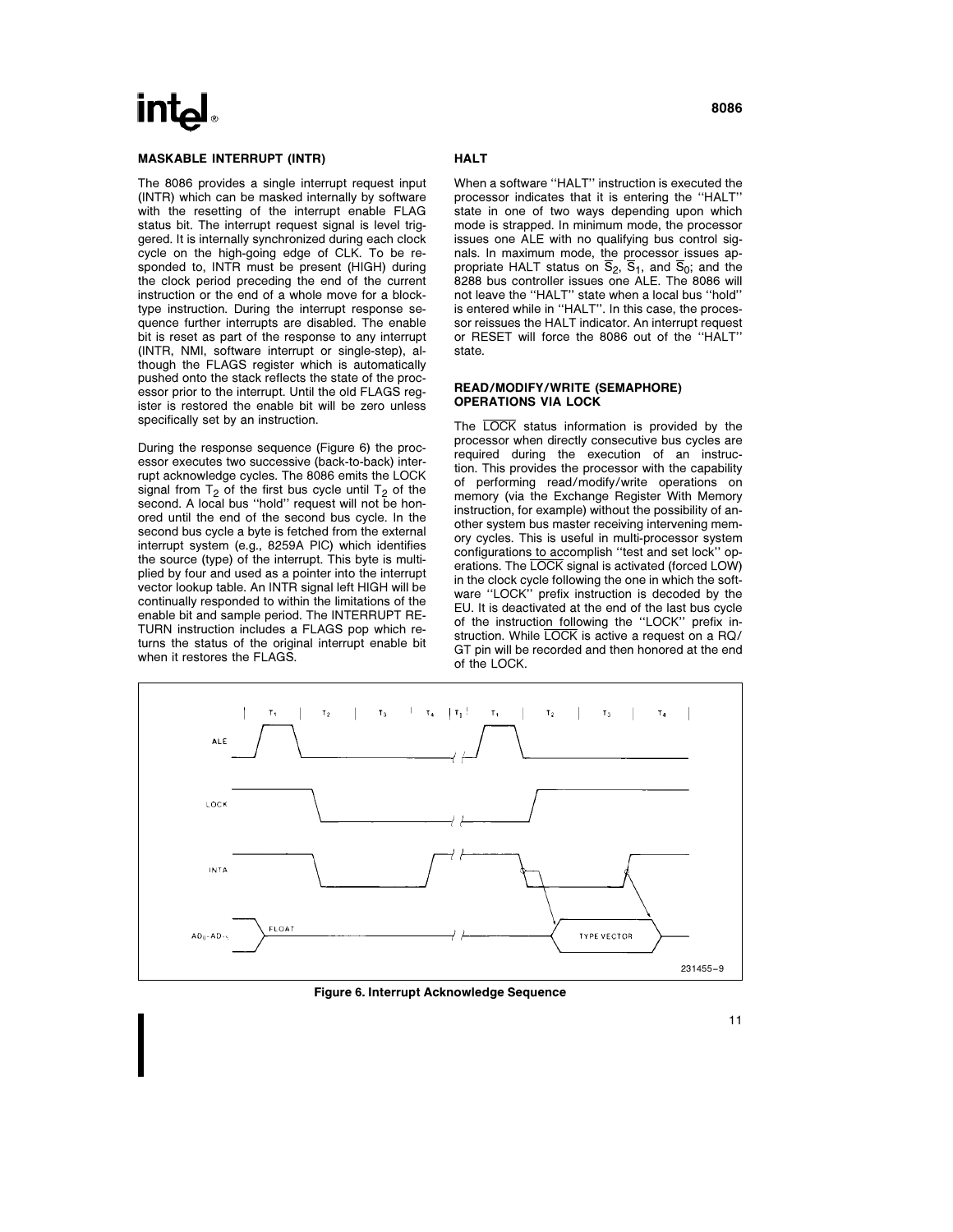#### EXTERNAL SYNCHRONIZATION VIA TEST

As an alternative to the interrupts and general I/O capabilities, the 8086 provides a single softwaretestable input known as the TEST signal. At any time the program may execute a WAIT instruction. If at that time the TEST signal is inactive (HIGH), program execution becomes suspended while the processor waits for TEST to become active. It must remain active for at least 5 CLK cycles. The WAIT instruction is re-executed repeatedly until that time. This activity does not consume bus cycles. The processor remains in an idle state while waiting. All 8086 drivers go to 3-state OFF if bus ''Hold'' is entered. If interrupts are enabled, they may occur while the processor is waiting. When this occurs the processor fetches the WAIT instruction one extra time, processes the interrupt, and then re-fetches and reexecutes the WAIT instruction upon returning from the interrupt.

#### Basic System Timing

Typical system configurations for the processor operating in minimum mode and in maximum mode are shown in Figures 4a and 4b, respectively. In minimum mode, the MN/ $\overline{\text{MX}}$  pin is strapped to V<sub>CC</sub> and the processor emits bus control signals in a manner similar to the 8085. In maximum mode, the MN/ $\overline{\text{MX}}$ pin is strapped to V<sub>SS</sub> and the processor emits coded status information which the 8288 bus controller uses to generate MULTIBUS compatible bus control signals. Figure 5 illustrates the signal timing relationships.



Figure 7. 8086 Register Model



#### SYSTEM TIMING—MINIMUM SYSTEM

The read cycle begins in  $T_1$  with the assertion of the Address Latch Enable (ALE) signal. The trailing (lowgoing) edge of this signal is used to latch the address information, which is valid on the local bus at this time, into the address latch. The  $\overline{BHE}$  and  $A_0$ signals address the low, high, or both bytes. From  $T_1$ to  $T_4$  the M/ $\overline{IO}$  signal indicates a memory or I/O operation. At  $T_2$  the address is removed from the local bus and the bus goes to a high impedance state. The read control signal is also asserted at  $T_2$ . The read (RD) signal causes the addressed device to enable its data bus drivers to the local bus. Some time later valid data will be available on the bus and the addressed device will drive the READY line HIGH. When the processor returns the read signal to a HIGH level, the addressed device will again 3 state its bus drivers. If a transceiver is required to buffer the 8086 local bus, signals  $DT/\overline{R}$  and  $\overline{DEN}$ are provided by the 8086.

A write cycle also begins with the assertion of ALE and the emission of the address. The  $M/\overline{O}$  signal is again asserted to indicate a memory or I/O write operation. In the  $T_2$  immediately following the address emission the processor emits the data to be written into the addressed location. This data remains valid until the middle of  $T_4$ . During  $T_2$ ,  $T_3$ , and  $T_W$  the processor asserts the write control signal. The write  $(WR)$  signal becomes active at the beginning of  $T_2$  as opposed to the read which is delayed somewhat into  $T_2$  to provide time for the bus to float.

The  $\overline{\text{BHE}}$  and  $A_0$  signals are used to select the proper byte(s) of the memory/IO word to be read or written according to the following table:

| RHF | AΟ | <b>Characteristics</b> |
|-----|----|------------------------|
|     |    | Whole word             |
|     |    | Upper byte from/to     |
|     |    | odd address            |
|     |    | Lower byte from/to     |
|     |    | even address           |
|     |    | None                   |

I/O ports are addressed in the same manner as memory location. Even addressed bytes are transferred on the  $D_7 - D_0$  bus lines and odd addressed bytes on  $D_{15}-D_{8}$ .

The basic difference between the interrupt acknowledge cycle and a read cycle is that the interrupt acknowledge signal (INTA) is asserted in place of the read  $(\overline{RD})$  signal and the address bus is floated. (See Figure 6.) In the second of two successive INTA cycles, a byte of information is read from bus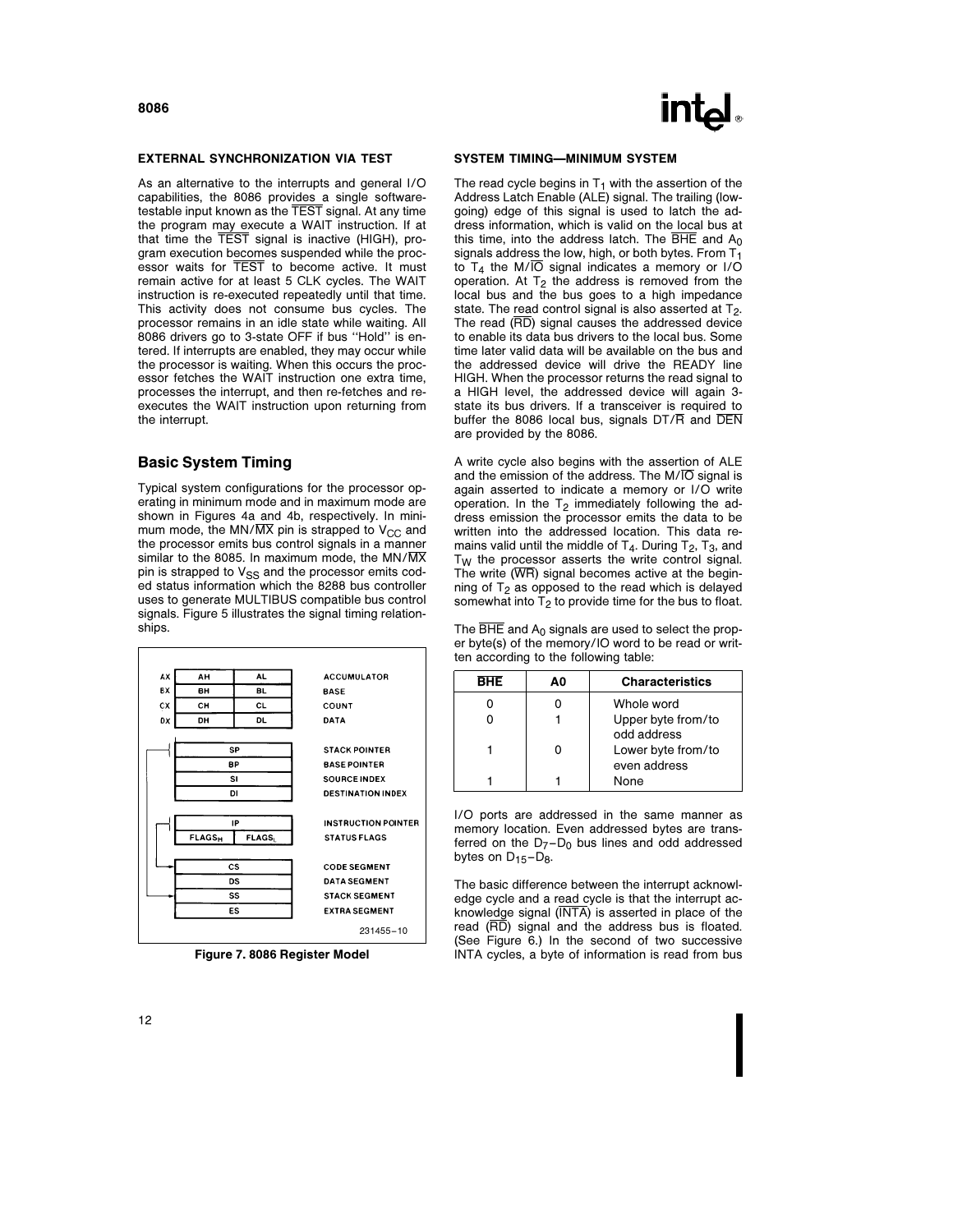## int<sub>el</sub>

lines  $D_7 - D_0$  as supplied by the inerrupt system logic (i.e., 8259A Priority Interrupt Controller). This byte identifies the source (type) of the interrupt. It is multiplied by four and used as a pointer into an interrupt vector lookup table, as described earlier.

#### BUS TIMING—MEDIUM SIZE SYSTEMS

For medium size systems the  $MN/\overline{MX}$  pin is connected to  $V_{SS}$  and the 8288 Bus Controller is added to the system as well as a latch for latching the system address, and a transceiver to allow for bus loading greater than the 8086 is capable of handling. Signals ALE, DEN, and DT/R are generated by the 8288 instead of the processor in this configuration although their timing remains relatively the same. The 8086 status outputs  $(S_2, S_1,$  and  $S_0$ ) provide type-of-cycle information and become 8288 inputs. This bus cycle information specifies read (code, data, or I/O), write (data or I/O), interrupt acknowledge, or software halt. The 8288 thus issues control signals specifying memory read or write, I/O read or write, or interrupt acknowledge. The 8288 provides two types of write strobes, normal and advanced, to be applied as required. The normal write strobes have data valid at the leading edge of write. The advanced write strobes have the same timing as read strobes, and hence data isn't valid at the leading edge of write. The transceiver receives the usual DIR and  $\overline{G}$  inputs from the 8288's DT/ $\overline{R}$  and DEN.

The pointer into the interrupt vector table, which is passed during the second INTA cycle, can derive from an 8259A located on either the local bus or the system bus. If the master 8259A Priority Interrupt Controller is positioned on the local bus, a TTL gate is required to disable the transceiver when reading from the master 8259A during the interrupt acknowledge sequence and software ''poll''.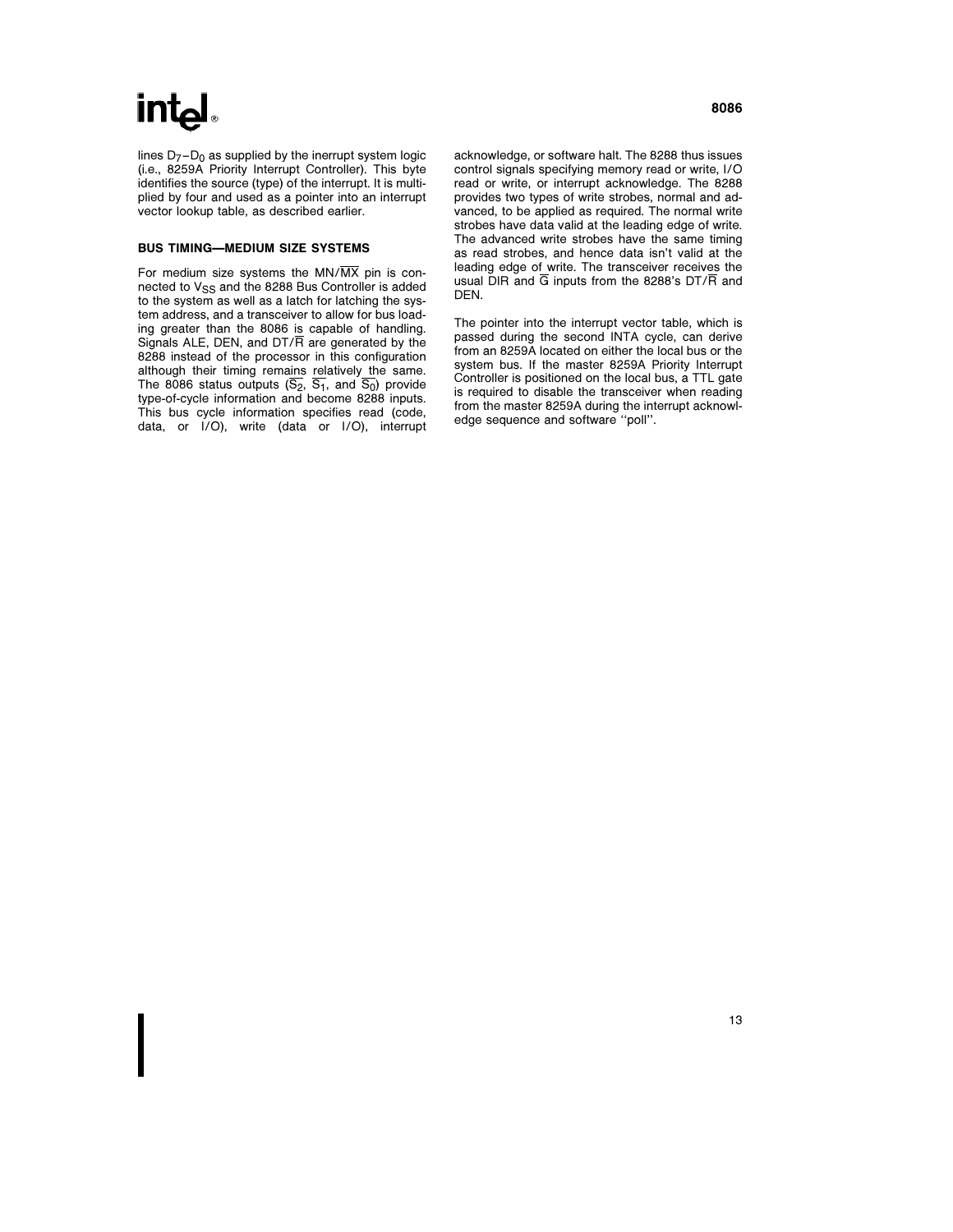### ABSOLUTE MAXIMUM RATINGS\*

| Ambient Temperature Under Bias 0°C to 70°C                   |  |
|--------------------------------------------------------------|--|
| Storage Temperature $\dots\dots\dots -65$ °C to +150°C       |  |
| Voltage on Any Pin with<br>Respect to Ground - 1.0V to $+7V$ |  |
| Power Dissipation2.5W                                        |  |

NOTICE: This is a production data sheet. The specifications are subject to change without notice.

\*WARNING: Stressing the device beyond the ''Absolute Maximum Ratings'' may cause permanent damage. These are stress ratings only. Operation beyond the ''Operating Conditions'' is not recommended and extended exposure beyond the ''Operating Conditions'' may affect device reliability.

| <b>D.C. CHARACTERISTICS</b> (8086: $T_A = 0^\circ \text{C}$ to 70°C, $V_{CC} = 5V \pm 10\%$ ) |  |                                                           |  |
|-----------------------------------------------------------------------------------------------|--|-----------------------------------------------------------|--|
|                                                                                               |  | $(8086-1: T_A = 0$ °C to 70°C, V <sub>CC</sub> = 5V ± 5%) |  |
|                                                                                               |  | (8086-2: $T_A = 0$ °C to 70°C, V <sub>CC</sub> = 5V ±5%)  |  |

| Symbol                | <b>Parameter</b>                                                                | Min    | Max                | <b>Units</b> | <b>Test Conditions</b>              |
|-----------------------|---------------------------------------------------------------------------------|--------|--------------------|--------------|-------------------------------------|
| $V_{IL}$              | Input Low Voltage                                                               | $-0.5$ | $+0.8$             | V            | (Note 1)                            |
| V <sub>IH</sub>       | Input High Voltage                                                              | 2.0    | $V_{\rm CC} + 0.5$ | v            | (Notes 1, 2)                        |
| VOL                   | Output Low Voltage                                                              |        | 0.45               | V            | $I_{\Omega I} = 2.5 \text{ mA}$     |
| $V_{OH}$              | Output High Voltage                                                             | 2.4    |                    | V            | $I_{OH} = -400 \mu A$               |
| $_{\rm lcc}$          | Power Supply Current: 8086<br>8086-1<br>8086-2                                  |        | 340<br>360<br>350  | mA           | $T_A = 25^{\circ}C$                 |
| Iц.                   | Input Leakage Current                                                           |        | ±10                | μA           | $0V \le V_{IN} \le V_{CC}$ (Note 3) |
| ILO.                  | Output Leakage Current                                                          |        | ±10                | μA           | $0.45V \leq V_{OUT} \leq V_{CC}$    |
| <b>V<sub>CL</sub></b> | Clock Input Low Voltage                                                         | $-0.5$ | $+0.6$             | $\vee$       |                                     |
| $V_{CH}$              | Clock Input High Voltage                                                        | 3.9    | $V_{\rm CC}$ + 1.0 | V            |                                     |
| $C_{IN}$              | Capacitance of Input Buffer<br>(All input except<br>$AD_0$ – $AD_{15}$ , RQ/GT) |        | 15                 | рF           | $fc = 1 MHz$                        |
| $C_{IO}$              | Capacitance of I/O Buffer<br>$(AD_0 - AD_{15}, RQ/GT)$                          |        | 15                 | рF           | $fc = 1 MHz$                        |

#### NOTES:

1. V<sub>IL</sub> tested with MN/MX Pin = 0V. V<sub>IH</sub> tested with MN/MX Pin = 5V. MN/MX Pin is a Strap Pin.<br>2. Not applicable to RQ/GT0 and RQ/GT1 (Pins 30 and 31).<br>3. HOLD and HLDA I<sub>LI</sub> min = 30 μA, max = 500 μA.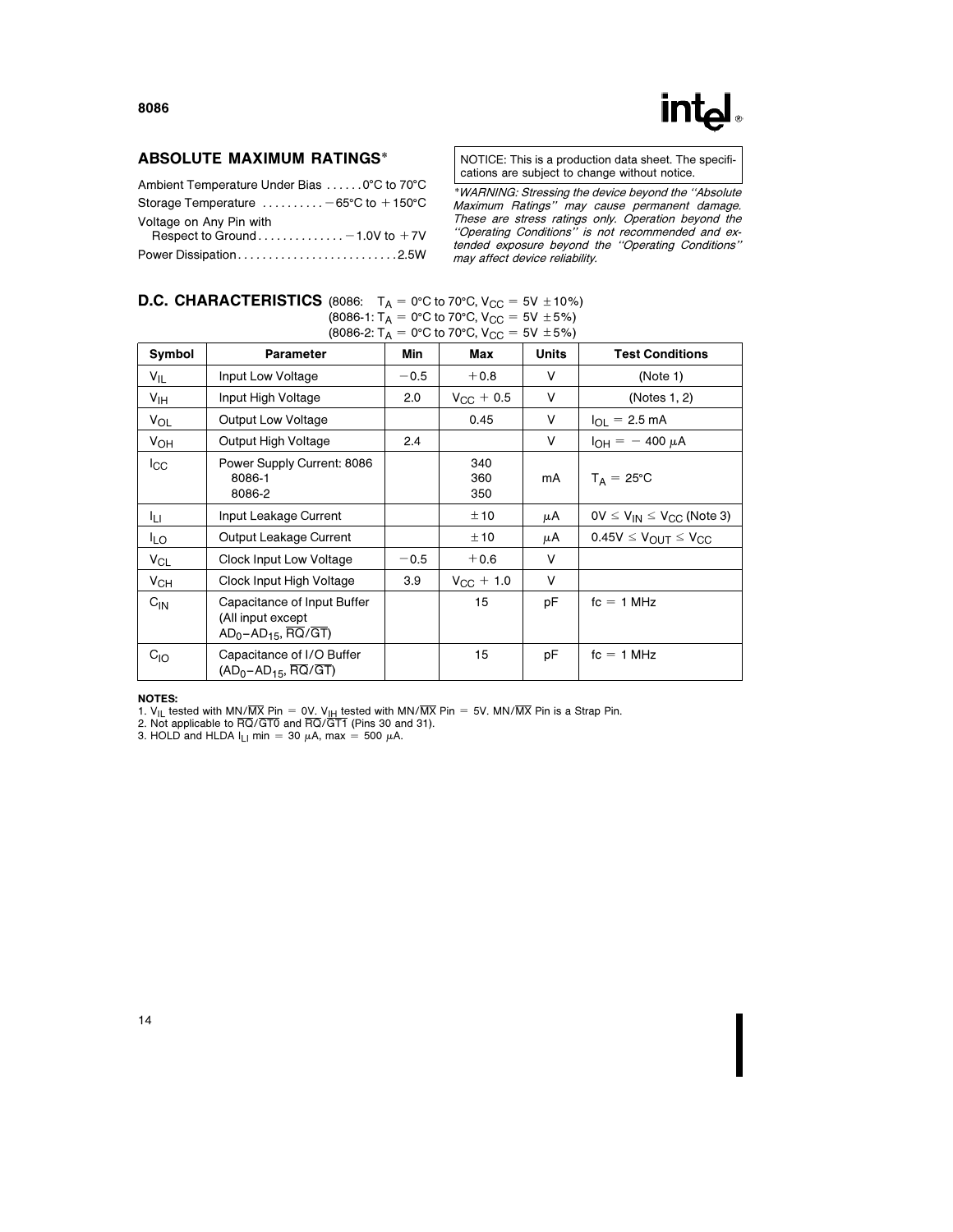**A.C. CHARACTERISTICS** (8086:  $T_A = 0^{\circ}C$  to 70°C,  $V_{CC} = 5V \pm 10\%$ )  $(8086-1: T_A = 0$ °C to 70°C, V<sub>CC</sub> = 5V  $\pm$  5%) (8086-2:  $T_A = 0^\circ \text{C}$  to 70°C,  $V_{CC} = 5V \pm 5\%$ )

### MINIMUM COMPLEXITY SYSTEM TIMING REQUIREMENTS

| <b>Symbol</b>                    | <b>Parameter</b>                                        | 8086        |     | 8086-1      |            |             | 8086-2 | <b>Units</b> | <b>Test Conditions</b> |
|----------------------------------|---------------------------------------------------------|-------------|-----|-------------|------------|-------------|--------|--------------|------------------------|
|                                  |                                                         | Min         | Max | Min         | <b>Max</b> | Min         | Max    |              |                        |
| <b>TCLCL</b>                     | <b>CLK Cycle Period</b>                                 | 200         | 500 | 100         | 500        | 125         | 500    | ns           |                        |
| <b>TCLCH</b>                     | <b>CLK Low Time</b>                                     | 118         |     | 53          |            | 68          |        | ns           |                        |
| <b>TCHCL</b>                     | <b>CLK High Time</b>                                    | 69          |     | 39          |            | 44          |        | ns           |                        |
| TCH <sub>1</sub> CH <sub>2</sub> | <b>CLK Rise Time</b>                                    |             | 10  |             | 10         |             | 10     | ns           | From 1.0V to 3.5V      |
| TCL2CL1                          | <b>CLK Fall Time</b>                                    |             | 10  |             | 10         |             | 10     | ns           | From 3.5V to 1.0V      |
| <b>TDVCL</b>                     | Data in Setup Time                                      | 30          |     | 5           |            | 20          |        | ns           |                        |
| <b>TCLDX</b>                     | Data in Hold Time                                       | 10          |     | 10          |            | 10          |        | ns           |                        |
| TR1VCL                           | <b>RDY Setup Time</b><br>into 8284A (See<br>Notes 1, 2) | 35          |     | 35          |            | 35          |        | ns           |                        |
| TCLR1X                           | <b>RDY Hold Time</b><br>into 8284A (See<br>Notes 1, 2)  | $\mathbf 0$ |     | $\mathbf 0$ |            | $\mathbf 0$ |        | ns           |                        |
| <b>TRYHCH</b>                    | <b>READY Setup</b><br>Time into 8086                    | 118         |     | 53          |            | 68          |        | ns           |                        |
| <b>TCHRYX</b>                    | <b>READY Hold Time</b><br>into 8086                     | 30          |     | 20          |            | 20          |        | ns           |                        |
| <b>TRYLCL</b>                    | <b>READY</b> Inactive to<br>CLK (See Note 3)            | $-8$        |     | $-10$       |            | $-8$        |        | ns           |                        |
| <b>THVCH</b>                     | <b>HOLD Setup Time</b>                                  | 35          |     | 20          |            | 20          |        | ns           |                        |
| <b>TINVCH</b>                    | INTR, NMI, TEST<br>Setup Time (See<br>Note 2)           | 30          |     | 15          |            | 15          |        | ns           |                        |
| <b>TILIH</b>                     | Input Rise Time<br>(Except CLK)                         |             | 20  |             | 20         |             | 20     | ns           | From 0.8V to 2.0V      |
| <b>TIHIL</b>                     | Input Fall Time<br>(Except CLK)                         |             | 12  |             | 12         |             | 12     | ns           | From 2.0V to 0.8V      |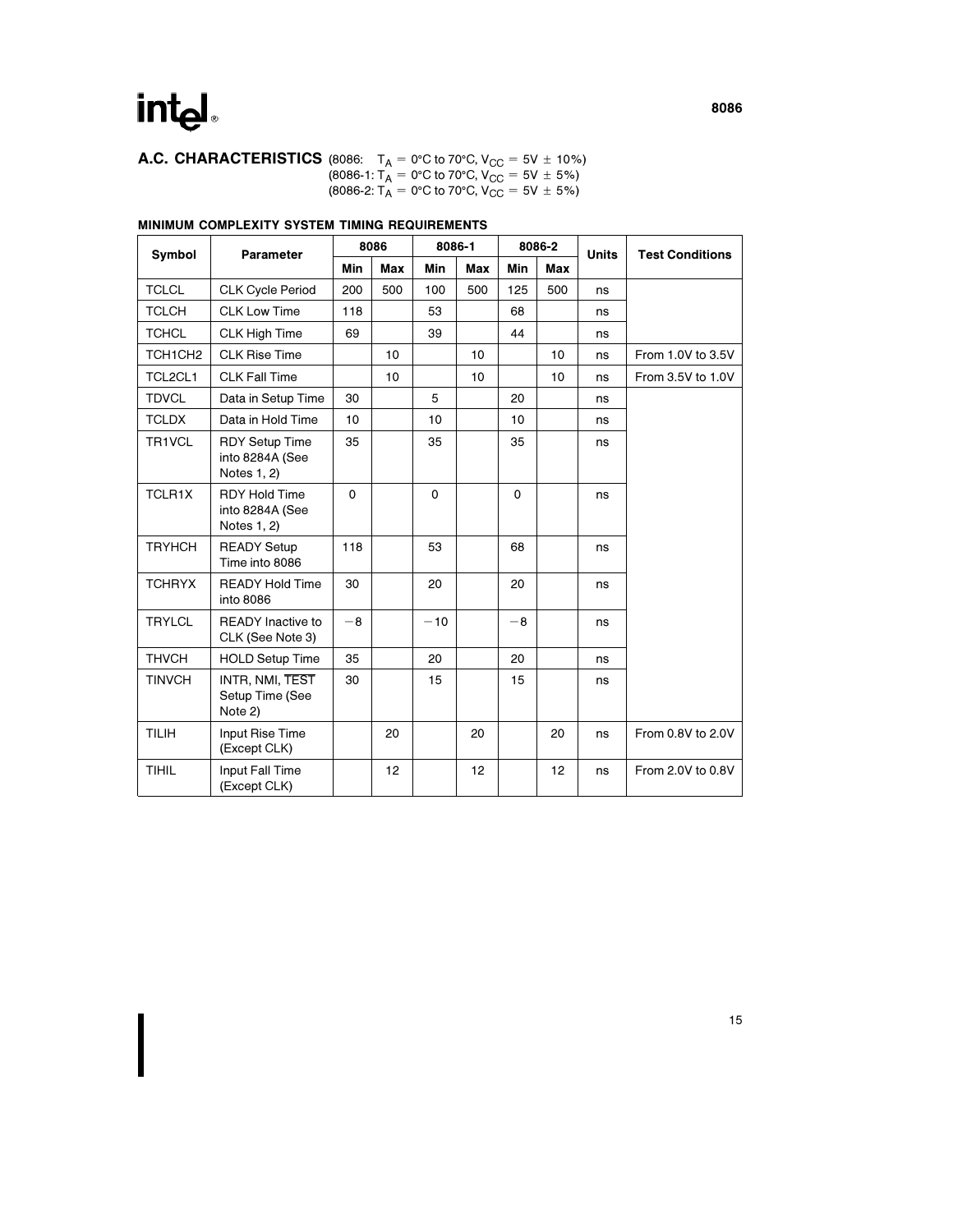

### A.C. CHARACTERISTICS (Continued)

#### TIMING RESPONSES

| Symbol        | <b>Parameter</b>                                    | 8086         |            |             | 8086-1     | 8086-2       |     | <b>Units</b> | <b>Test</b>                   |
|---------------|-----------------------------------------------------|--------------|------------|-------------|------------|--------------|-----|--------------|-------------------------------|
|               |                                                     | Min          | <b>Max</b> | Min         | <b>Max</b> | Min          | Max |              | <b>Conditions</b>             |
| <b>TCLAV</b>  | <b>Address Valid Delay</b>                          | 10           | 110        | 10          | 50         | 10           | 60  | ns           |                               |
| <b>TCLAX</b>  | <b>Address Hold Time</b>                            | 10           |            | 10          |            | 10           |     | ns           |                               |
| <b>TCLAZ</b>  | <b>Address Float</b><br>Delay                       | <b>TCLAX</b> | 80         | 10          | 40         | <b>TCLAX</b> | 50  | ns           |                               |
| <b>TLHLL</b>  | <b>ALE Width</b>                                    | TCLCH-20     |            | TCLCH-10    |            | TCLCH-10     |     | ns           |                               |
| <b>TCLLH</b>  | <b>ALE Active Delay</b>                             |              | 80         |             | 40         |              | 50  | ns           |                               |
| <b>TCHLL</b>  | <b>ALE Inactive Delay</b>                           |              | 85         |             | 45         |              | 55  | ns           |                               |
| <b>TLLAX</b>  | <b>Address Hold Time</b>                            | TCHCL-10     |            | TCHCL-10    |            | TCHCL-10     |     | ns           |                               |
| <b>TCLDV</b>  | Data Valid Delay                                    | 10           | 110        | 10          | 50         | 10           | 60  | ns           | $^{\ast}C_{L} = 20 - 100$ pF  |
| <b>TCHDX</b>  | Data Hold Time                                      | 10           |            | 10          |            | 10           |     | ns           | for all 8086<br>Outputs (In   |
| <b>TWHDX</b>  | Data Hold Time<br>After WR                          | TCLCH-30     |            | TCLCH-25    |            | TCLCH-30     |     | ns           | addition to 8086<br>selfload) |
| <b>TCVCTV</b> | <b>Control Active</b><br>Delay 1                    | 10           | 110        | 10          | 50         | 10           | 70  | ns           |                               |
| <b>TCHCTV</b> | <b>Control Active</b><br>Delay 2                    | 10           | 110        | 10          | 45         | 10           | 60  | ns           |                               |
| TCVCTX        | Control Inactive<br>Delay                           | 10           | 110        | 10          | 50         | 10           | 70  | ns           |                               |
| TAZRL         | Address Float to<br><b>READ Active</b>              | 0            |            | $\mathbf 0$ |            | $\mathbf 0$  |     | ns           |                               |
| <b>TCLRL</b>  | <b>RD</b> Active Delay                              | 10           | 165        | 10          | 70         | 10           | 100 | ns           |                               |
| <b>TCLRH</b>  | <b>RD Inactive Delay</b>                            | 10           | 150        | 10          | 60         | 10           | 80  | ns           |                               |
| <b>TRHAV</b>  | <b>RD</b> Inactive to Next<br><b>Address Active</b> | TCLCL-45     |            | TCLCL-35    |            | TCLCL-40     |     | ns           |                               |
| <b>TCLHAV</b> | <b>HLDA Valid Delay</b>                             | 10           | 160        | 10          | 60         | 10           | 100 | ns           |                               |
| <b>TRLRH</b>  | <b>RD</b> Width                                     | 2TCLCL-75    |            | 2TCLCL-40   |            | 2TCLCL-50    |     | ns           |                               |
| <b>TWLWH</b>  | WR Width                                            | 2TCLCL-60    |            | 2TCLCL-35   |            | 2TCLCL-40    |     | ns           |                               |
| <b>TAVAL</b>  | Address Valid to<br><b>ALE Low</b>                  | TCLCH-60     |            | TCLCH-35    |            | TCLCH-40     |     | ns           |                               |
| TOLOH         | Output Rise Time                                    |              | 20         |             | 20         |              | 20  | ns           | From 0.8V to 2.0V             |
| <b>TOHOL</b>  | <b>Output Fall Time</b>                             |              | 12         |             | 12         |              | 12  | ns           | From 2.0V to 0.8V             |

#### NOTES:

1. Signal at 8284A shown for reference only. 2. Setup requirement for asynchronous signal only to guarantee recognition at next CLK. 3. Applies only to T2 state. (8 ns into T3).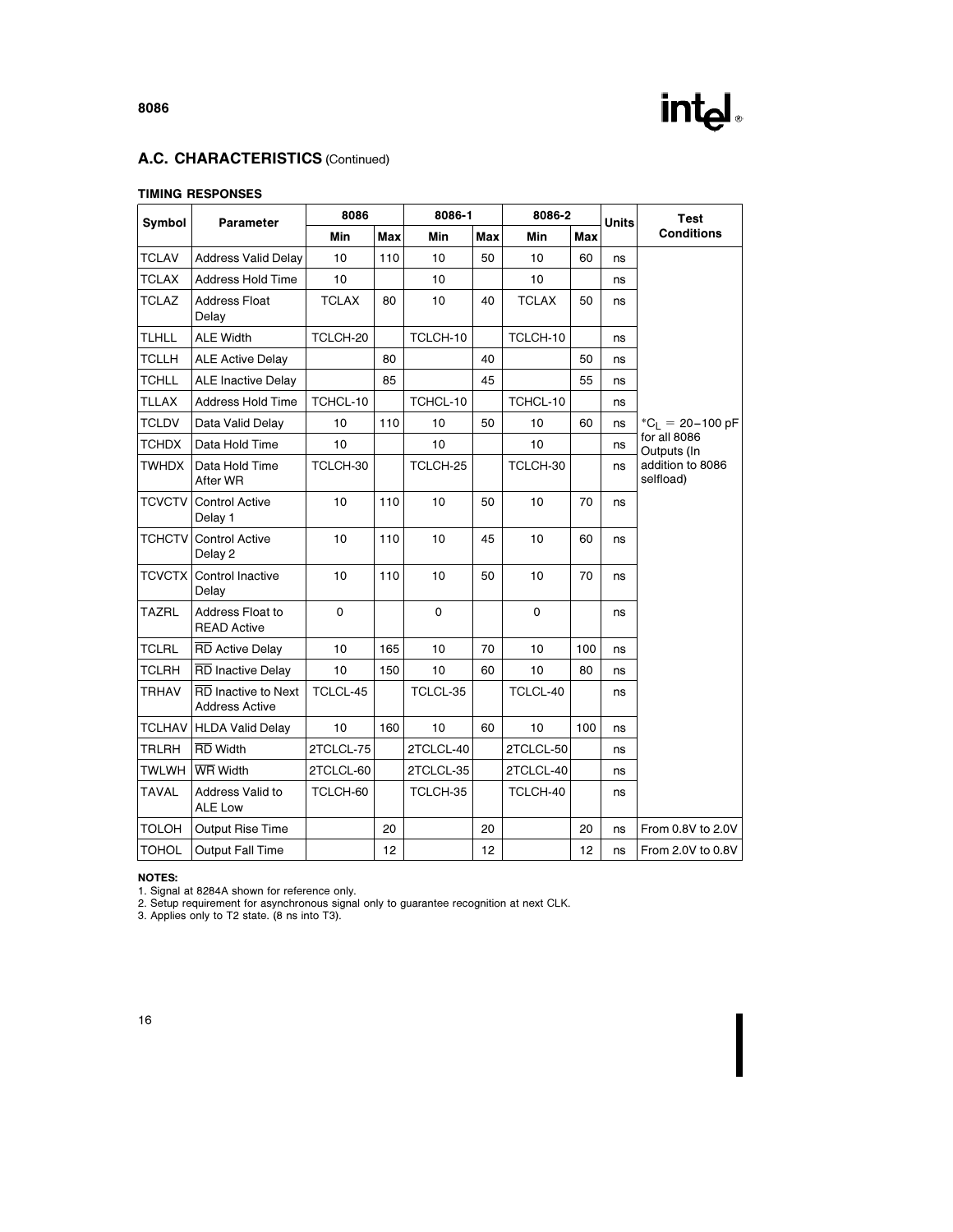## int<sub>el</sub>

#### A.C. TESTING INPUT, OUTPUT WAVEFORM







### WAVEFORMS



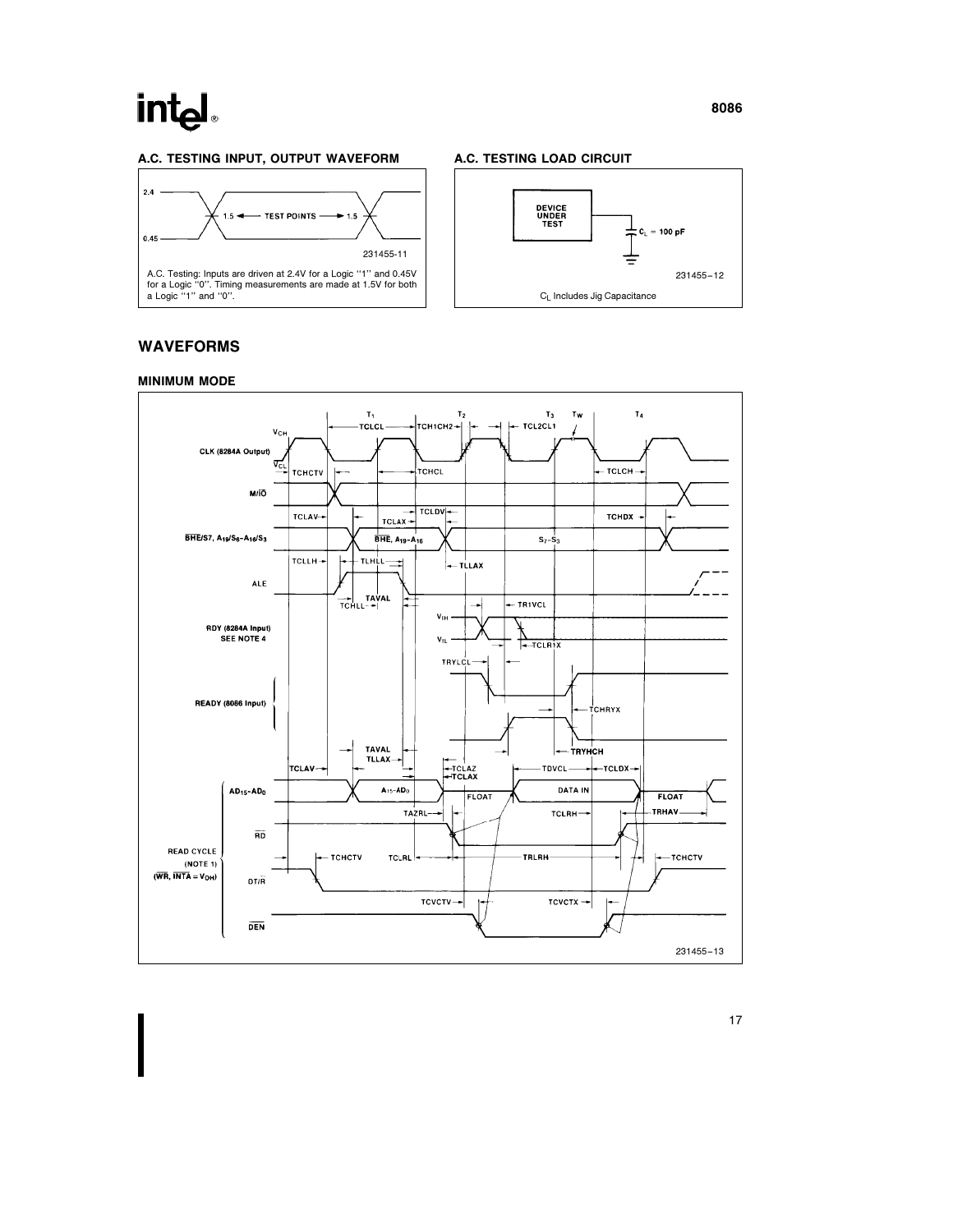### WAVEFORMS (Continued)





#### NOTES:

1. All signals switch between V<sub>OH</sub> and V<sub>OL</sub> unless otherwise specified.<br>2. RDY is sampled near the end of T<sub>2</sub>, T<sub>3</sub>, T<sub>W</sub> to determine if T<sub>W</sub> machines states are to be inserted.<br>3. Two INTA cycles run back-to-back. The signals shown for second INTA cycle.

4. Signals at 8284A are shown for reference only. 5. All timing measurements are made at 1.5V unless otherwise noted.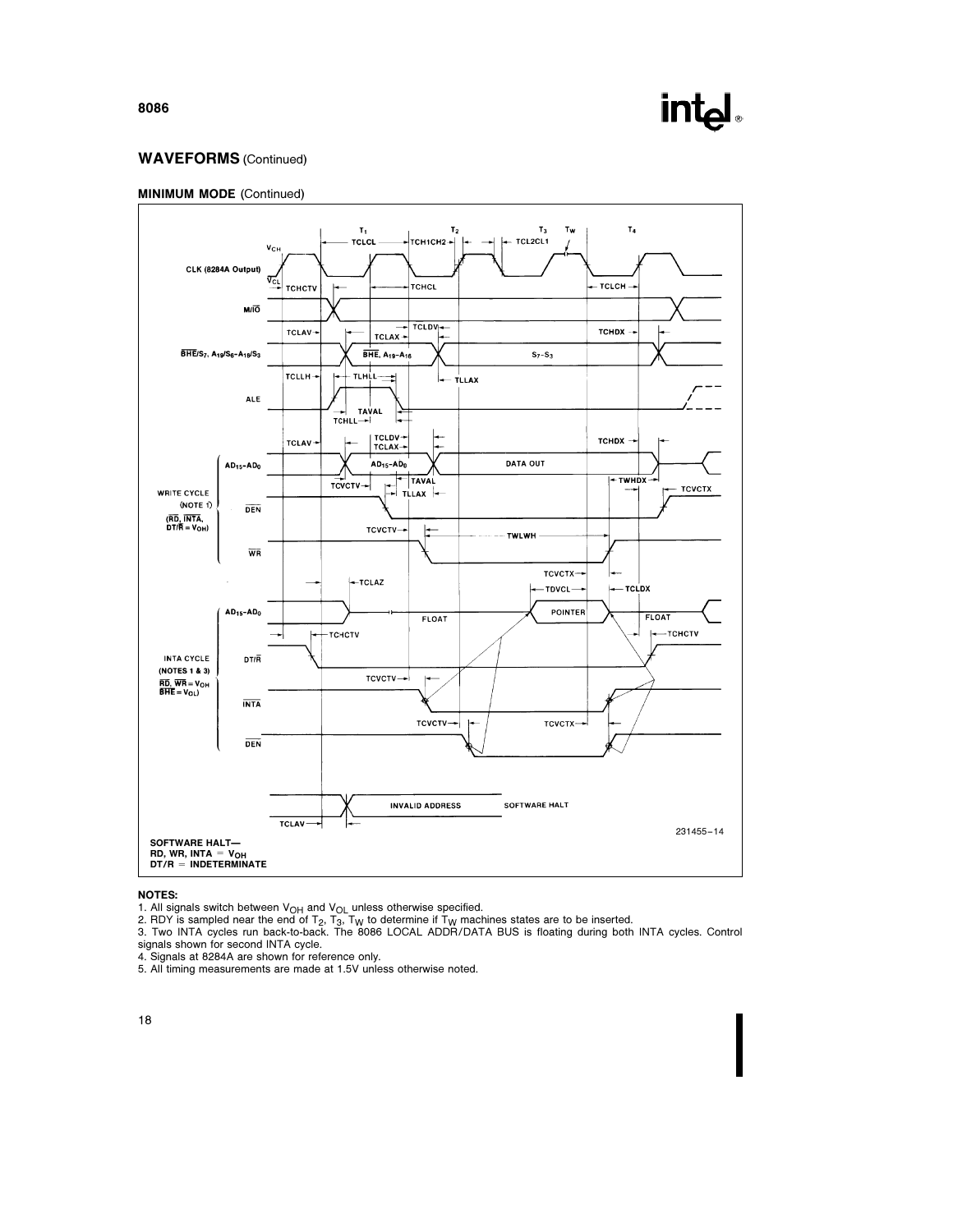### A.C. CHARACTERISTICS

### MAX MODE SYSTEM (USING 8288 BUS CONTROLLER)

|               |                                                                |             | 8086       | 8086-1 |            |             | 8086-2 | <b>Units</b> | <b>Test</b>       |
|---------------|----------------------------------------------------------------|-------------|------------|--------|------------|-------------|--------|--------------|-------------------|
| <b>Symbol</b> | Parameter                                                      | Min         | <b>Max</b> | Min    | <b>Max</b> | Min         | Max    |              | <b>Conditions</b> |
| <b>TCLCL</b>  | <b>CLK Cycle Period</b>                                        | 200         | 500        | 100    | 500        | 125         | 500    | ns           |                   |
| <b>TCLCH</b>  | <b>CLK Low Time</b>                                            | 118         |            | 53     |            | 68          |        | ns           |                   |
| <b>TCHCL</b>  | <b>CLK High Time</b>                                           | 69          |            | 39     |            | 44          |        | ns           |                   |
| TCH1CH2       | <b>CLK Rise Time</b>                                           |             | 10         |        | 10         |             | 10     | ns           | From 1.0V to 3.5V |
| TCL2CL1       | <b>CLK Fall Time</b>                                           |             | 10         |        | 10         |             | 10     | ns           | From 3.5V to 1.0V |
| <b>TDVCL</b>  | Data in Setup Time                                             | 30          |            | 5      |            | 20          |        | ns           |                   |
| <b>TCLDX</b>  | Data in Hold Time                                              | 10          |            | 10     |            | 10          |        | ns           |                   |
| TR1VCL        | <b>RDY Setup Time</b><br>into 8284A<br>(Notes 1, 2)            | 35          |            | 35     |            | 35          |        | ns           |                   |
| TCLR1X        | <b>RDY Hold Time</b><br>into 8284A<br>(Notes 1, 2)             | $\mathbf 0$ |            | 0      |            | $\mathbf 0$ |        | ns           |                   |
| <b>TRYHCH</b> | <b>READY Setup</b><br>Time into 8086                           | 118         |            | 53     |            | 68          |        | ns           |                   |
| <b>TCHRYX</b> | <b>READY Hold Time</b><br>into 8086                            | 30          |            | 20     |            | 20          |        | ns           |                   |
| <b>TRYLCL</b> | <b>READY</b> Inactive to<br>CLK (Note 4)                       | $-8$        |            | $-10$  |            | $-8$        |        | ns           |                   |
| <b>TINVCH</b> | Setup Time for<br>Recognition (INTR,<br>NMI, TEST)<br>(Note 2) | 30          |            | 15     |            | 15          |        | ns           |                   |
| <b>TGVCH</b>  | RQ/GT Setup Time<br>(Note 5)                                   | 30          |            | 15     |            | 15          |        | ns           |                   |
| <b>TCHGX</b>  | RQ Hold Time into<br>8086                                      | 40          |            | 20     |            | 30          |        | ns           |                   |
| <b>TILIH</b>  | Input Rise Time<br>(Except CLK)                                |             | 20         |        | 20         |             | 20     | ns           | From 0.8V to 2.0V |
| <b>TIHIL</b>  | Input Fall Time<br>(Except CLK)                                |             | 12         |        | 12         |             | 12     | ns           | From 2.0V to 0.8V |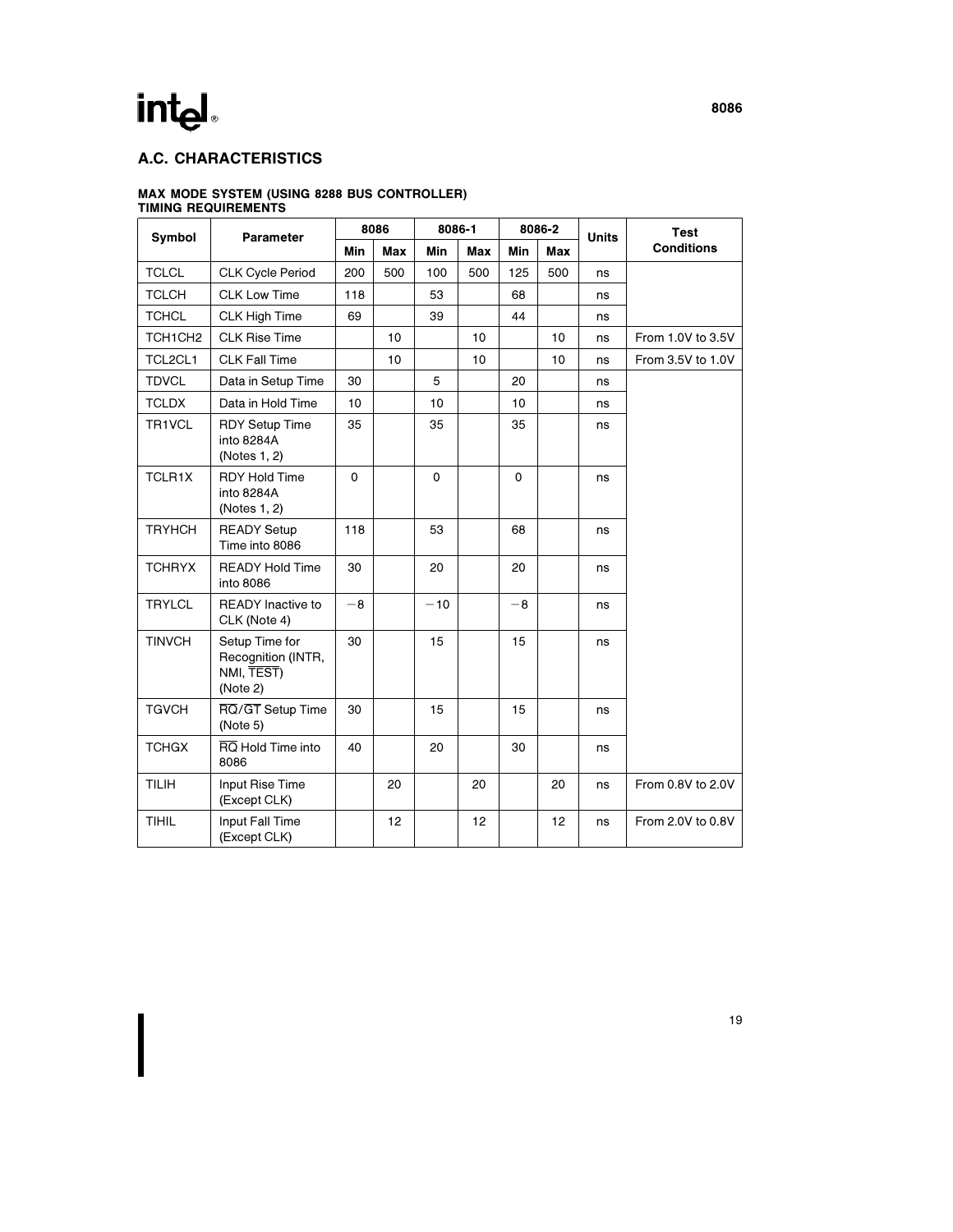

### A.C. CHARACTERISTICS (Continued)

#### TIMING RESPONSES

| Symbol        | Parameter                                                       |              | 8086<br>8086-1 |     | 8086-2 |              | <b>Units</b> | Test |                                               |  |
|---------------|-----------------------------------------------------------------|--------------|----------------|-----|--------|--------------|--------------|------|-----------------------------------------------|--|
|               |                                                                 | Min          | Max            | Min | Max    | Min          | Max          |      | <b>Conditions</b>                             |  |
| <b>TCLML</b>  | <b>Command Active</b><br>Delay (See Note 1)                     | 10           | 35             | 10  | 35     | 10           | 35           | ns   |                                               |  |
| <b>TCLMH</b>  | <b>Command Inactive</b><br>Delay (See Note 1)                   | 10           | 35             | 10  | 35     | 10           | 35           | ns   |                                               |  |
| <b>TRYHSH</b> | <b>READY Active to</b><br><b>Status Passive (See</b><br>Note 3) |              | 110            |     | 45     |              | 65           | ns   |                                               |  |
| <b>TCHSV</b>  | <b>Status Active Delay</b>                                      | 10           | 110            | 10  | 45     | 10           | 60           | ns   |                                               |  |
| <b>TCLSH</b>  | <b>Status Inactive</b><br>Delay                                 | 10           | 130            | 10  | 55     | 10           | 70           | ns   |                                               |  |
| <b>TCLAV</b>  | <b>Address Valid Delay</b>                                      | 10           | 110            | 10  | 50     | 10           | 60           | ns   |                                               |  |
| <b>TCLAX</b>  | <b>Address Hold Time</b>                                        | 10           |                | 10  |        | 10           |              | ns   |                                               |  |
| <b>TCLAZ</b>  | <b>Address Float Delay</b>                                      | <b>TCLAX</b> | 80             | 10  | 40     | <b>TCLAX</b> | 50           | ns   |                                               |  |
| <b>TSVLH</b>  | <b>Status Valid to ALE</b><br>High (See Note 1)                 |              | 15             |     | 15     |              | 15           | ns   |                                               |  |
| <b>TSVMCH</b> | Status Valid to<br>MCE High (See<br>Note 1)                     |              | 15             |     | 15     |              | 15           | ns   |                                               |  |
| <b>TCLLH</b>  | CLK Low to ALE<br>Valid (See Note 1)                            |              | 15             |     | 15     |              | 15           | ns   | $C_L = 20 - 100 pF$<br>for all 8086           |  |
| <b>TCLMCH</b> | CLK Low to MCE<br>High (See Note 1)                             |              | 15             |     | 15     |              | 15           | ns   | Outputs (In<br>addition to 8086<br>self-load) |  |
| <b>TCHLL</b>  | <b>ALE Inactive Delay</b><br>(See Note 1)                       |              | 15             |     | 15     |              | 15           | ns   |                                               |  |
| <b>TCLMCL</b> | <b>MCE Inactive Delay</b><br>(See Note 1)                       |              | 15             |     | 15     |              | 15           | ns   |                                               |  |
| <b>TCLDV</b>  | Data Valid Delay                                                | 10           | 110            | 10  | 50     | 10           | 60           | ns   |                                               |  |
| <b>TCHDX</b>  | Data Hold Time                                                  | 10           |                | 10  |        | 10           |              | ns   |                                               |  |
| <b>TCVNV</b>  | <b>Control Active</b><br>Delay (See Note 1)                     | 5            | 45             | 5   | 45     | 5            | 45           | ns   |                                               |  |
| <b>TCVNX</b>  | Control Inactive<br>Delay (See Note 1)                          | 10           | 45             | 10  | 45     | 10           | 45           | ns   |                                               |  |
| TAZRL         | Address Float to<br><b>READ Active</b>                          | 0            |                | 0   |        | 0            |              | ns   |                                               |  |
| <b>TCLRL</b>  | <b>RD Active Delay</b>                                          | 10           | 165            | 10  | 70     | 10           | 100          | ns   |                                               |  |
| <b>TCLRH</b>  | <b>RD Inactive Delay</b>                                        | 10           | 150            | 10  | 60     | 10           | 80           | ns   |                                               |  |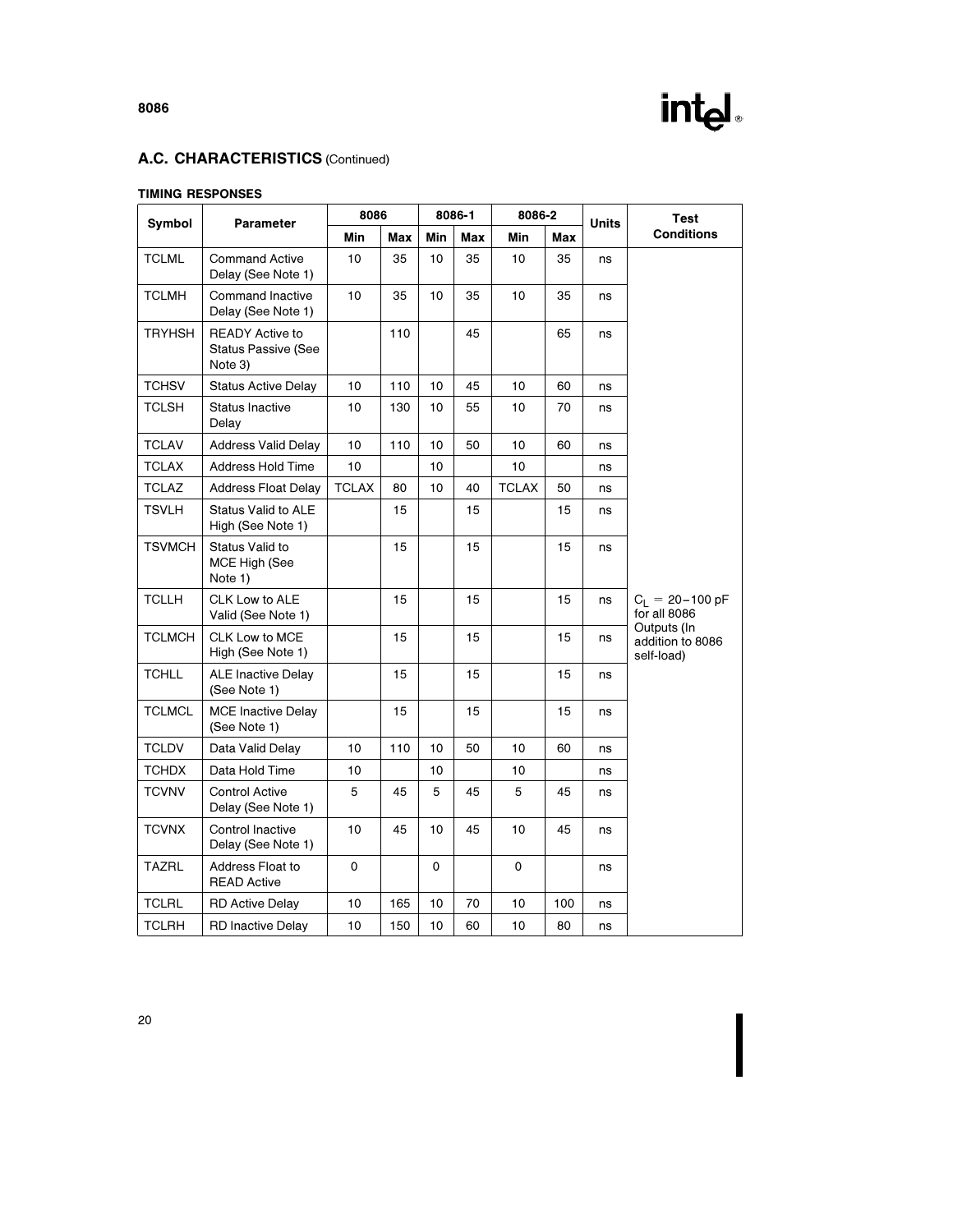## int<sub>el</sub>

### A.C. CHARACTERISTICS (Continued)

#### TIMING RESPONSES (Continued)

| Symbol        | <b>Parameter</b>                                                      | 8086      |     |           | 8086-1 |           | 8086-2     | <b>Units</b> | Test                                               |
|---------------|-----------------------------------------------------------------------|-----------|-----|-----------|--------|-----------|------------|--------------|----------------------------------------------------|
|               |                                                                       | Min       | Max | Min       | Max    | Min       | <b>Max</b> |              | <b>Conditions</b>                                  |
| <b>TRHAV</b>  | <b>RD</b> Inactive to Next<br><b>Address Active</b>                   | TCLCL-45  |     | TCLCL-35  |        | TCLCL-40  |            | ns           |                                                    |
| <b>TCHDTL</b> | <b>Direction Control</b><br><b>Active Delay</b><br>(Note 1)           |           | 50  |           | 50     |           | 50         | ns           | $C_1 = 20 - 100$ pF<br>for all 8086<br>Outputs (In |
|               | <b>TCHDTHI Direction Control</b><br><b>Inactive Delay</b><br>(Note 1) |           | 30  |           | 30     |           | 30         | ns           | addition to 8086<br>self-load)                     |
| <b>TCLGL</b>  | <b>GT Active Delay</b>                                                | $\Omega$  | 85  | $\Omega$  | 38     | $\Omega$  | 50         | ns           |                                                    |
| <b>TCLGH</b>  | <b>GT Inactive Delay</b>                                              | 0         | 85  | $\Omega$  | 45     | $\Omega$  | 50         | ns           |                                                    |
| <b>TRLRH</b>  | <b>RD</b> Width                                                       | 2TCLCL-75 |     | 2TCLCL-40 |        | 2TCLCL-50 |            | ns           |                                                    |
| <b>TOLOH</b>  | <b>Output Rise Time</b>                                               |           | 20  |           | 20     |           | 20         | ns           | From 0.8V to 2.0V                                  |
| <b>TOHOL</b>  | <b>Output Fall Time</b>                                               |           | 12  |           | 12     |           | 12         | ns           | From 2.0V to 0.8V                                  |

NOTES:

1. Signal at 8284A or 8288 shown for reference only.<br>2. Setup requirement for asynchronous signal only to guarantee recognition at next CLK.<br>3. Applies only to T3 and wait states.<br>4. Applies only to T2 state (8 ns into T3)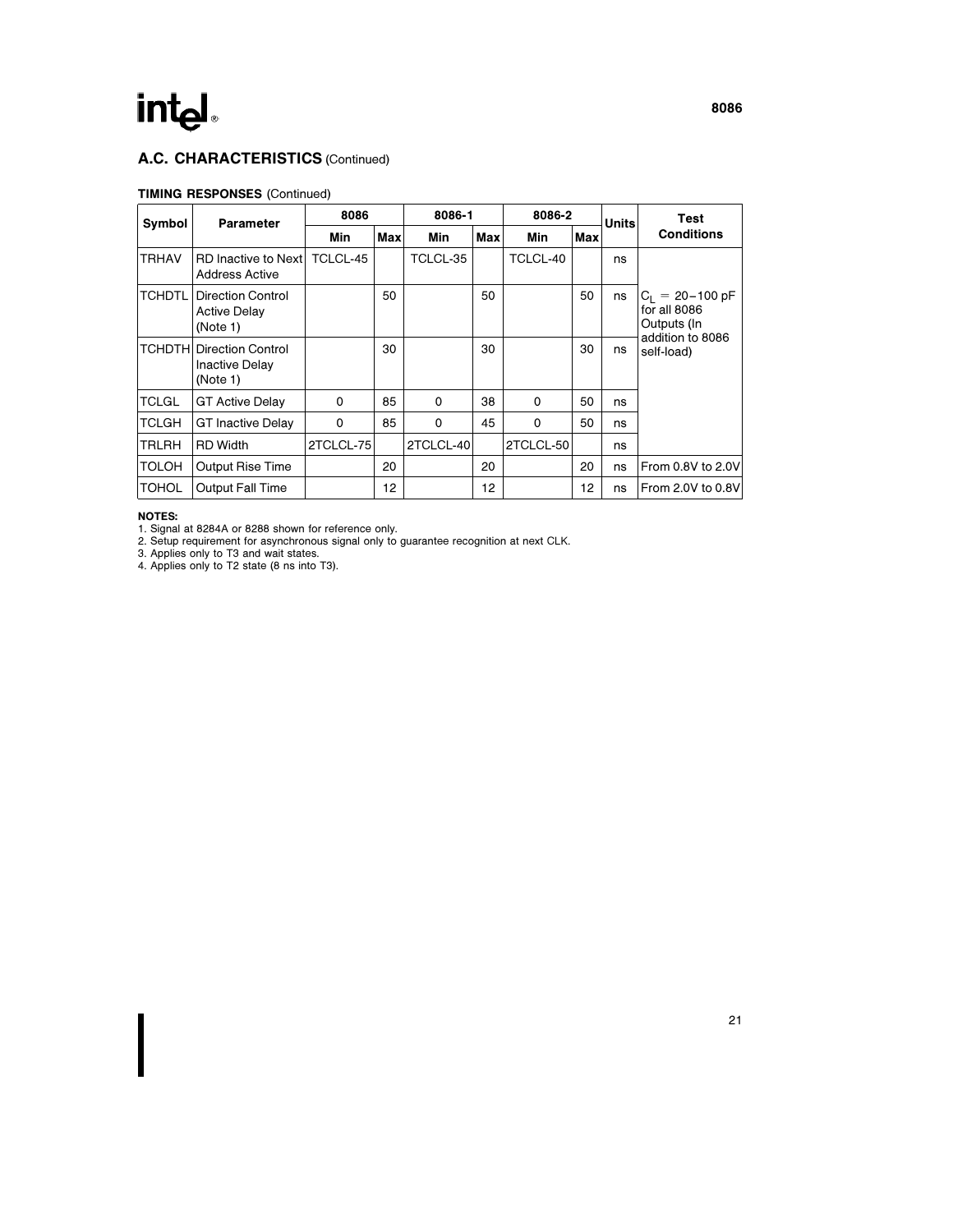## intd.

### WAVEFORMS

#### MAXIMUM MODE



8086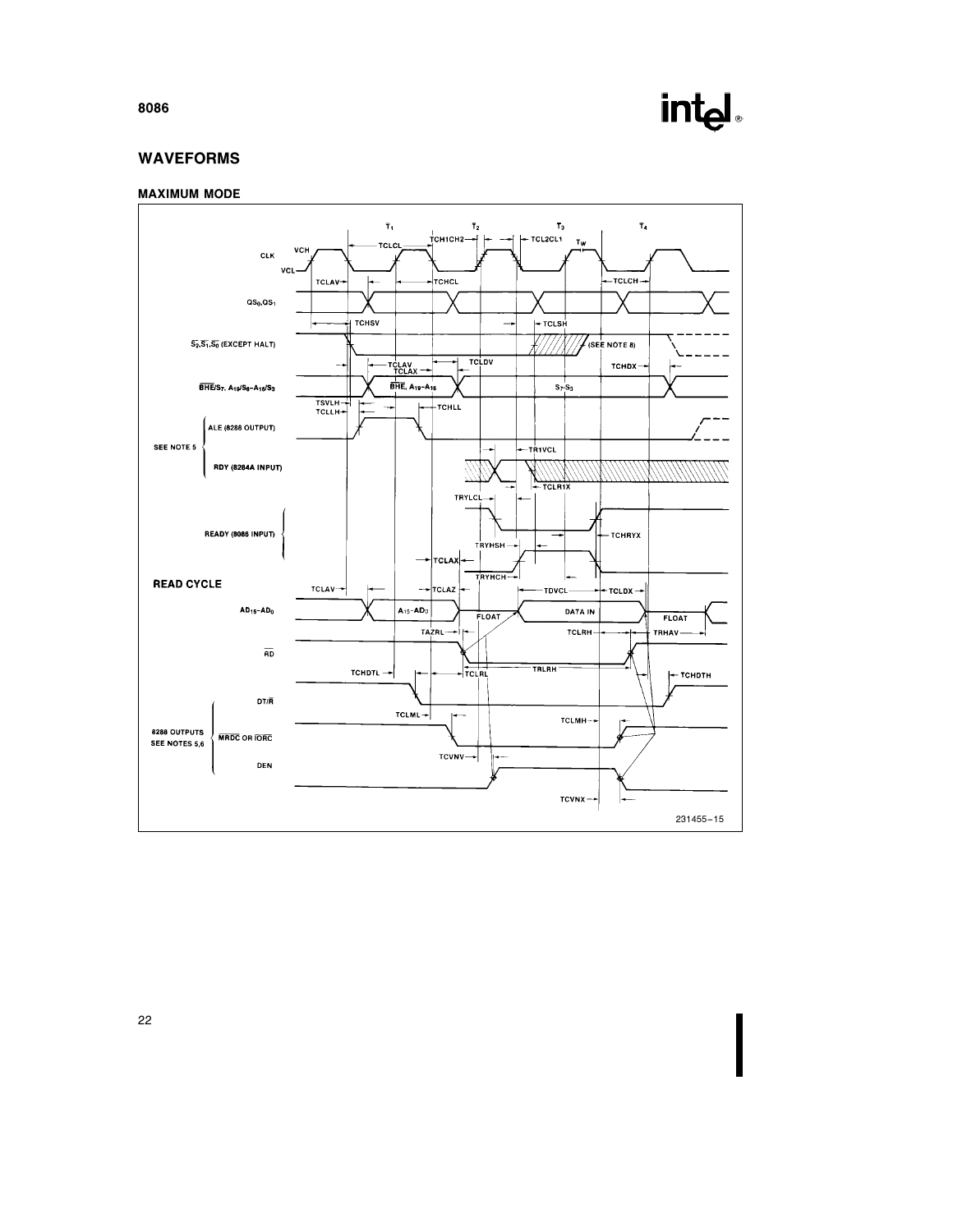### WAVEFORMS (Continued)



#### NOTES:

1. All signals switch between  $V_{OH}$  and  $V_{OL}$  unless otherwise specified.

2. RDY is sampled near the end of T<sub>2</sub>, T<sub>3</sub>, T<sub>W</sub> to determine if T<sub>W</sub> machines states are to be inserted.<br>3. Cascade address is valid between first and second INTA cycle.

4. Two INTA cycles run back-to-back. The 8086 LOCAL ADDR/DATA BUS is floating during both INTA cycles. Control for pointer address is shown for second INTA cycle.

5. Signals at 8284A or 8288 are shown for reference only.

6. The issuance of the 8288 command and control signals (MRDC, MWTC, AMWC, IORC, IOWC, AIOWC, INTA and DEN) lags the active high 8288 CEN.

7. All timing measurements are made at 1.5V unless otherwise noted.

8. Status inactive in state just prior to T4.

8086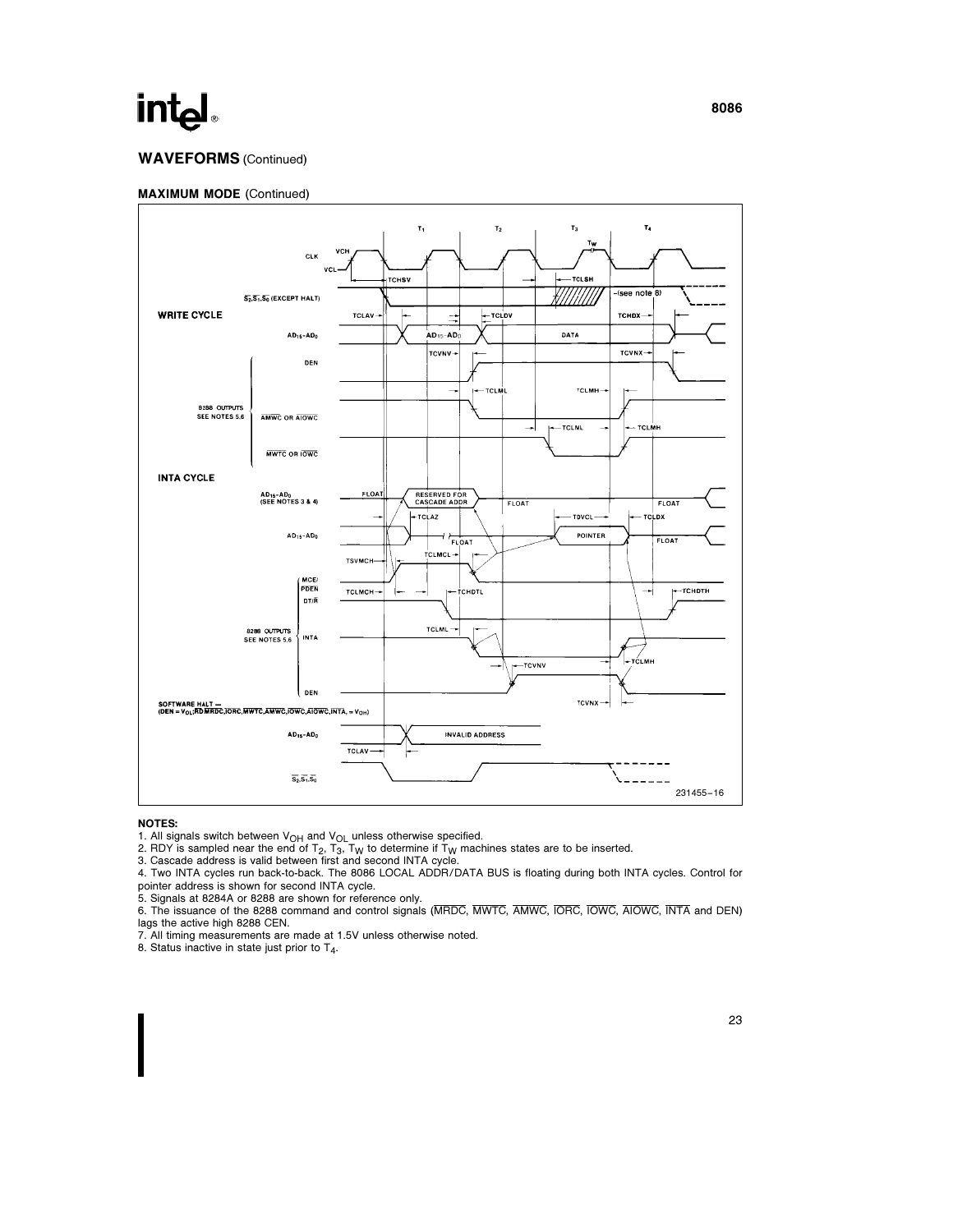

231455 –19

### WAVEFORMS (Continued)









#### REQUEST/GRANT SEQUENCE TIMING (MAXIMUM MODE ONLY)

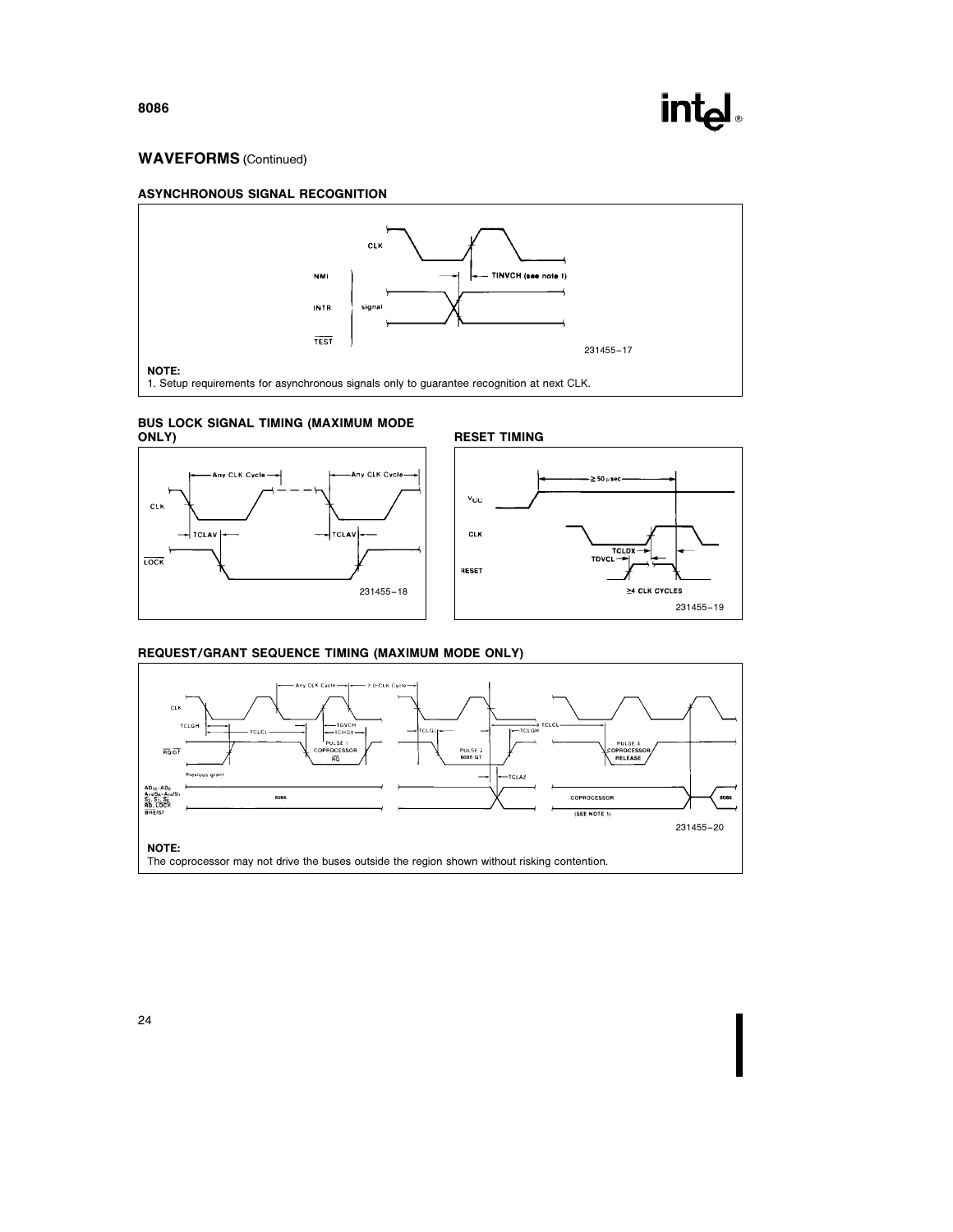### WAVEFORMS (Continued)



### HOLD/HOLD ACKNOWLEDGE TIMING (MINIMUM MODE ONLY)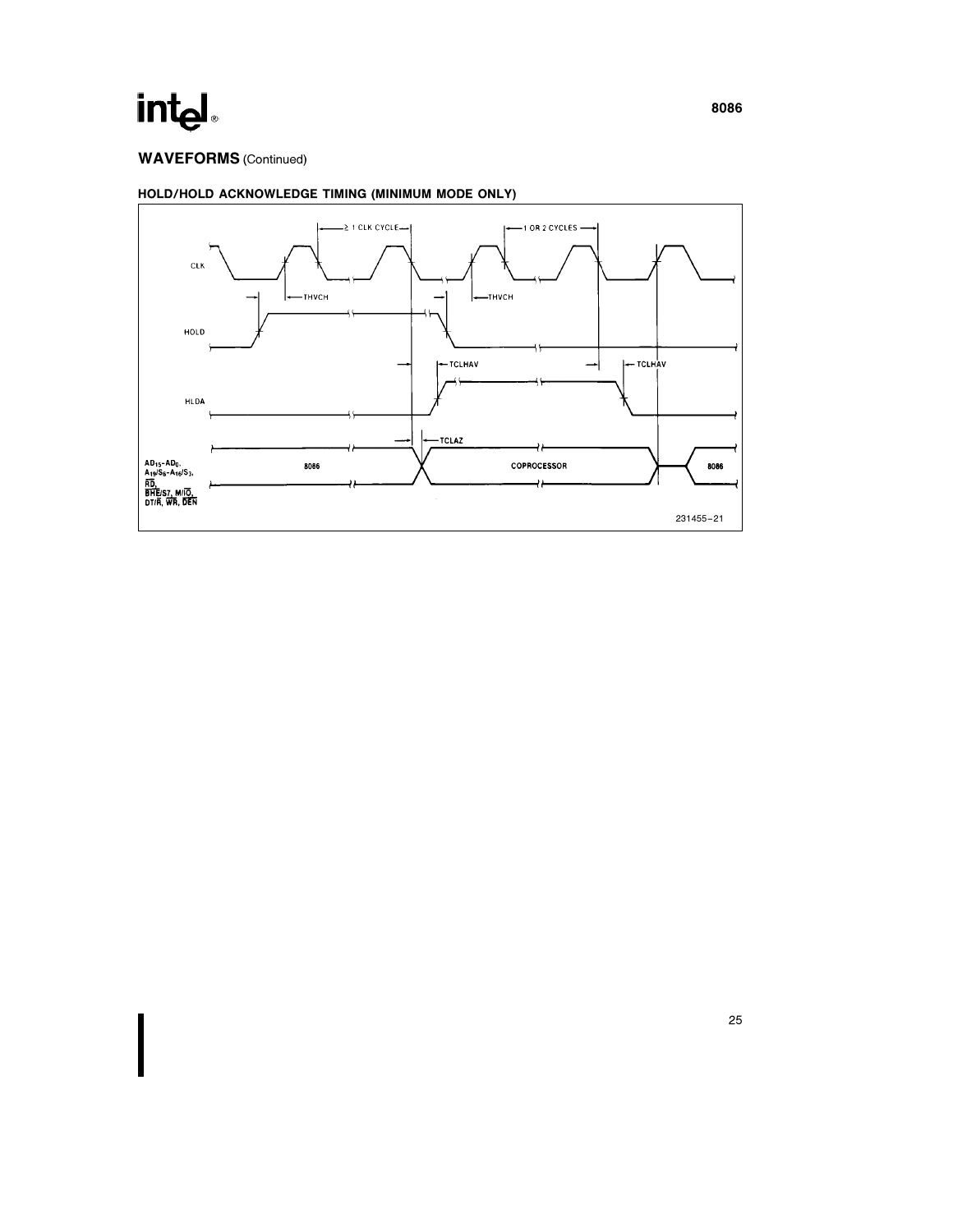### Table 2. Instruction Set Summary

| <b>Mnemonic and</b><br><b>Description</b> |               |                | <b>Instruction Code</b> |                 |
|-------------------------------------------|---------------|----------------|-------------------------|-----------------|
| <b>DATA TRANSFER</b>                      |               |                |                         |                 |
| $MOV = Move$ :                            | 76543210      | 76543210       | 76543210                | 76543210        |
| Register/Memory to/from Register          | 100010dw      | mod reg<br>r/m |                         |                 |
| Immediate to Register/Memory              | 1100011w      | mod 0 0 0 r/m  | data                    | data if $w = 1$ |
| Immediate to Register                     | 1011 w reg    | data           | data if $w = 1$         |                 |
| Memory to Accumulator                     | 1010000w      | addr-low       | addr-high               |                 |
| Accumulator to Memory                     | 1010001w      | addr-low       | addr-high               |                 |
| Register/Memory to Segment Register       | 10001110      | mod 0 reg r/m  |                         |                 |
| Segment Register to Register/Memory       | 10001100      | mod 0 reg r/m  |                         |                 |
| $PUSH = Push:$                            |               |                |                         |                 |
| Register/Memory                           | 11111111      | mod 1 1 0 r/m  |                         |                 |
| Register                                  | 01010reg      |                |                         |                 |
| Segment Register                          | 000 reg 1 1 0 |                |                         |                 |
| $POP = Pop:$                              |               |                |                         |                 |
| Register/Memory                           | 10001111      | mod 0 0 0 r/m  |                         |                 |
| Register                                  | 01011reg      |                |                         |                 |
| Segment Register                          | 000 reg 1 1 1 |                |                         |                 |
| $XCHG = Exchange$ :                       |               |                |                         |                 |
| Register/Memory with Register             | 1000011w      | mod reg r/m    |                         |                 |
| Register with Accumulator                 | 10010reg      |                |                         |                 |
| $IN = Input from:$                        |               |                |                         |                 |
| <b>Fixed Port</b>                         | 1110010w      | port           |                         |                 |
| Variable Port                             | 1110110w      |                |                         |                 |
| $OUT = Output to:$                        |               |                |                         |                 |
| <b>Fixed Port</b>                         | 1110011w      | port           |                         |                 |
| Variable Port                             | 1110111w      |                |                         |                 |
| $XLAT = Translate Byte to AL$             | 11010111      |                |                         |                 |
| <b>LEA</b> = Load EA to Register          | 10001101      | mod reg r/m    |                         |                 |
| $LDS =$ Load Pointer to DS                | 11000101      | mod reg r/m    |                         |                 |
| $LES = Load$ Pointer to ES                | 11000100      | mod reg r/m    |                         |                 |
| <b>LAHF</b> $=$ Load AH with Flags        | 10011111      |                |                         |                 |
| $SAHF = Store AH into Flags$              | 10011110      |                |                         |                 |
| <b>PUSHF</b> $=$ Push Flags               | 10011100      |                |                         |                 |
| $POPF = Pop Flags$                        | 10011101      |                |                         |                 |

Mnemonics © Intel, 1978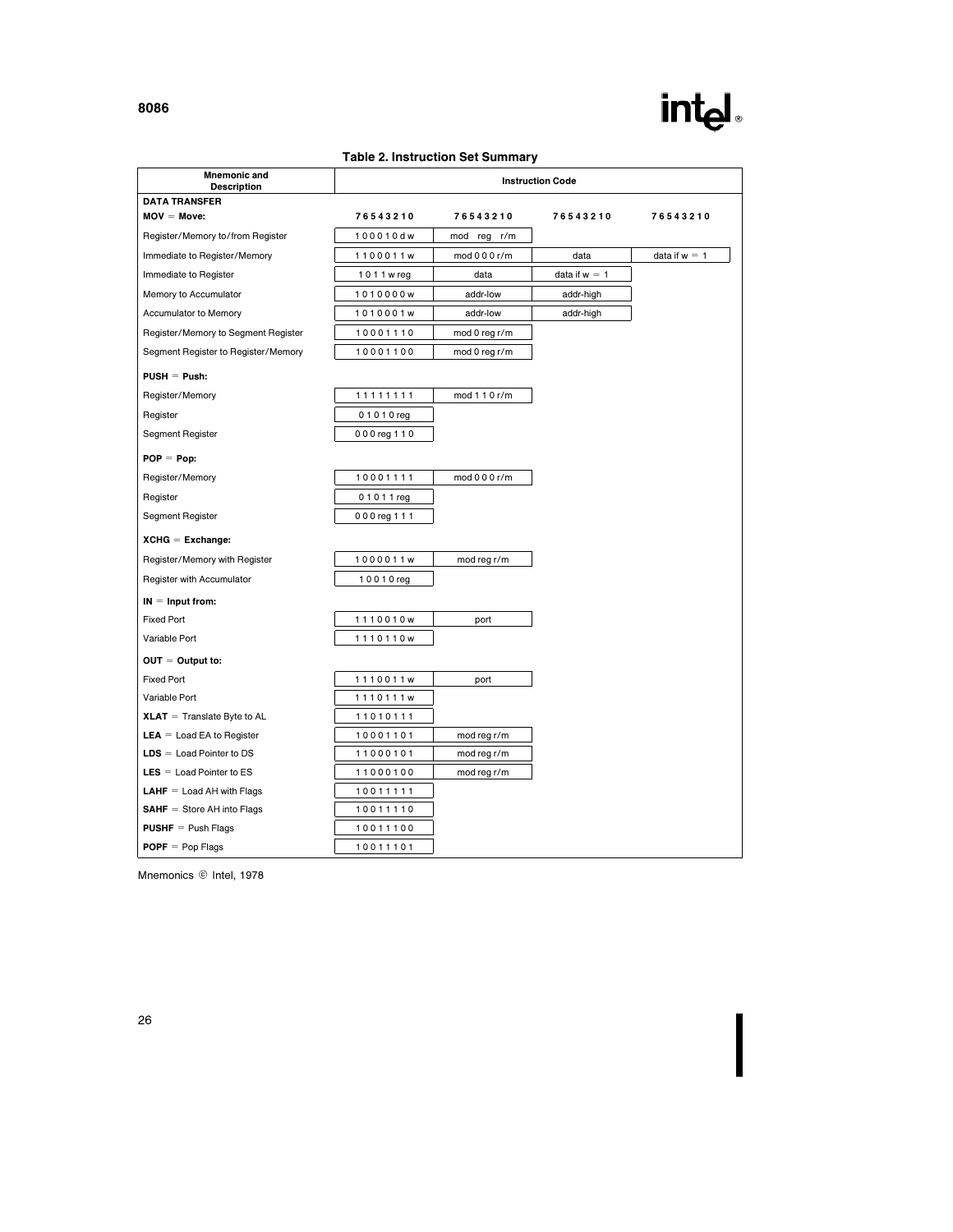#### Table 2. Instruction Set Summary (Continued)

| <b>Mnemonic and</b><br><b>Description</b>                             |           |               | <b>Instruction Code</b> |                     |
|-----------------------------------------------------------------------|-----------|---------------|-------------------------|---------------------|
| <b>ARITHMETIC</b>                                                     | 76543210  | 76543210      | 76543210                | 76543210            |
| $ADD = Add:$                                                          |           |               |                         |                     |
| Reg./Memory with Register to Either                                   | 000000dw  | mod reg r/m   |                         |                     |
| Immediate to Register/Memory                                          | 100000sw  | mod 0 0 0 r/m | data                    | data if $s: w = 01$ |
| Immediate to Accumulator                                              | 0000010w  | data          | data if $w = 1$         |                     |
| $ADC = Add with Carry:$                                               |           |               |                         |                     |
| Reg./Memory with Register to Either                                   | 000100dw  | mod reg r/m   |                         |                     |
| Immediate to Register/Memory                                          | 100000sw  | mod 0 1 0 r/m | data                    | data if $s: w = 01$ |
| Immediate to Accumulator                                              | 0001010w  | data          | data if $w = 1$         |                     |
| $INC = Increment:$                                                    |           |               |                         |                     |
| Register/Memory                                                       | 1111111w  | mod 0 0 0 r/m |                         |                     |
| Register                                                              | 01000 reg |               |                         |                     |
| $AAA = ASCII$ Adjust for Add                                          | 00110111  |               |                         |                     |
| $\mathbf{B} \mathbf{A} \mathbf{A} = \mathbf{D}$ ecimal Adjust for Add | 00100111  |               |                         |                     |
| $SUB = Subtract:$                                                     |           |               |                         |                     |
| Reg./Memory and Register to Either                                    | 001010dw  | mod reg r/m   |                         |                     |
| Immediate from Register/Memory                                        | 100000sw  | mod 1 0 1 r/m | data                    | data if $s w = 01$  |
| Immediate from Accumulator                                            | 0010110w  | data          | data if $w = 1$         |                     |
| $SSB = Subtract with Borrow$                                          |           |               |                         |                     |
| Reg./Memory and Register to Either                                    | 000110dw  | mod reg r/m   |                         |                     |
| Immediate from Register/Memory                                        | 100000sw  | mod 0 1 1 r/m | data                    | data if $s w = 01$  |
| Immediate from Accumulator                                            | 000111w   | data          | data if $w = 1$         |                     |
| $DEC = Decrement:$                                                    |           |               |                         |                     |
| Register/memory                                                       | 1111111w  | mod 001 r/m   |                         |                     |
| Register                                                              | 01001 reg |               |                         |                     |
| $NEG = Change sign$                                                   | 1111011w  | mod 0 1 1 r/m |                         |                     |
| $CMP = Compare:$                                                      |           |               |                         |                     |
| Register/Memory and Register                                          | 001110dw  | mod reg r/m   |                         |                     |
| Immediate with Register/Memory                                        | 100000sw  | mod 1 1 1 r/m | data                    | data if $s w = 01$  |
| Immediate with Accumulator                                            | 0011110w  | data          | data if $w = 1$         |                     |
| $\mathbf{AAS} = \mathbf{ASCH}$ Adjust for Subtract                    | 00111111  |               |                         |                     |
| $\text{DAS} = \text{Decimal Adjust for Subtract}$                     | 00101111  |               |                         |                     |
| $MUL =$ Multiply (Unsigned)                                           | 1111011w  | mod 1 0 0 r/m |                         |                     |
| <b>IMUL</b> = Integer Multiply (Signed)                               | 1111011w  | mod 1 0 1 r/m |                         |                     |
| $AAM = ASCII$ Adjust for Multiply                                     | 11010100  | 00001010      |                         |                     |
| $DIV = Divide (Unsigned)$                                             | 1111011w  | mod 1 1 0 r/m |                         |                     |
| $IDIV = Integer Divide (Signed)$                                      | 1111011w  | mod 111r/m    |                         |                     |
| $AAD = ASCII$ Adjust for Divide                                       | 11010101  | 00001010      |                         |                     |
| $CBW =$ Convert Byte to Word                                          | 10011000  |               |                         |                     |
| $CWD =$ Convert Word to Double Word                                   | 10011001  |               |                         |                     |

Mnemonics © Intel, 1978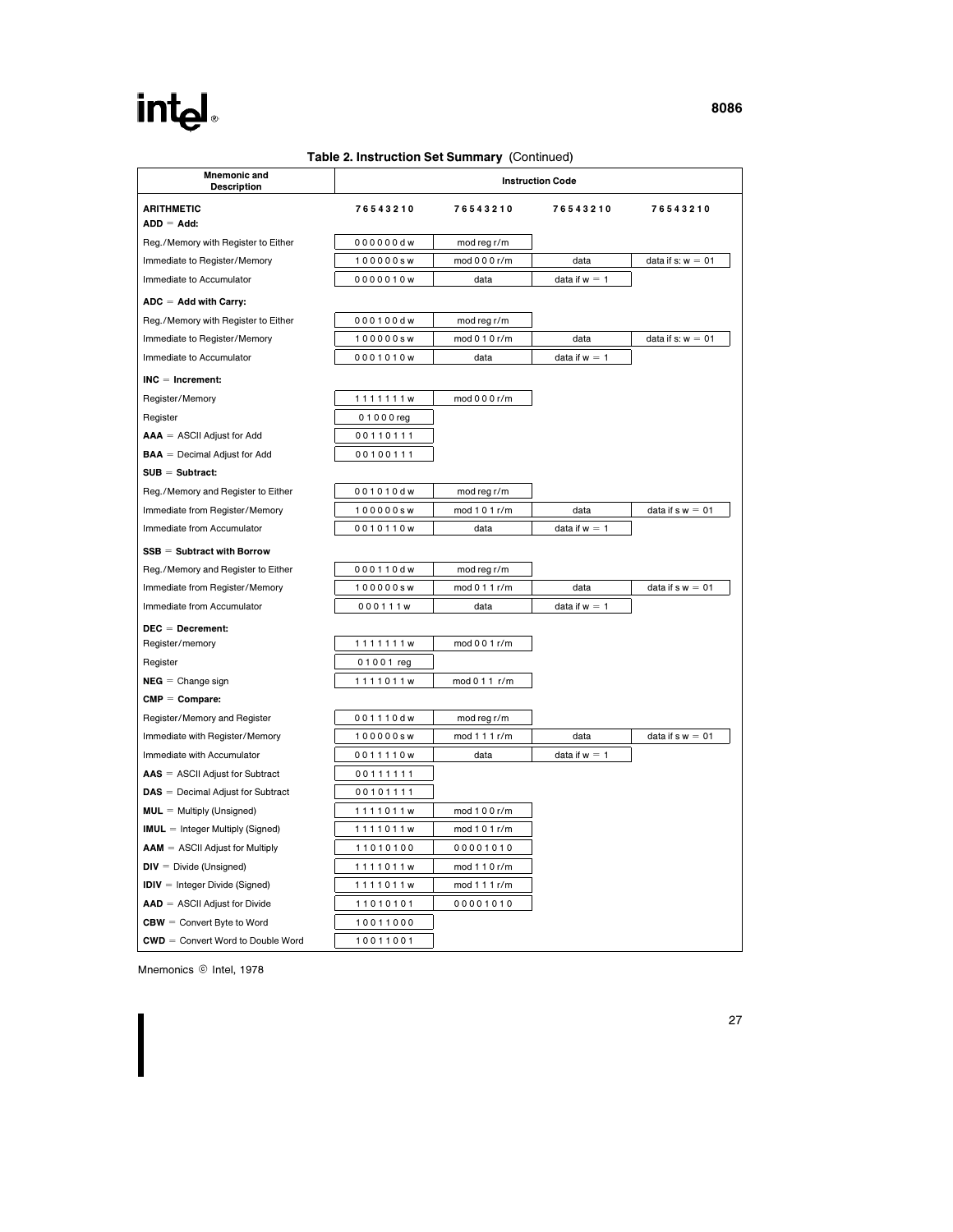### Table 2. Instruction Set Summary (Continued)

| LOGIC<br>76543210<br>76543210<br>76543210<br>76543210<br>$NOT = Invert$<br>1111011w<br>mod 0 1 0 r/m<br><b>SHL/SAL</b> = Shift Logical/Arithmetic Left<br>110100vw<br>mod 1 0 0 r/m<br>$SHR = Shift$ Logical Right<br>mod 1 0 1 r/m<br>110100vw<br>$SAR = Shift Arithmetic Right$<br>110100vw<br>mod 1 1 1 r/m<br>$ROL = Rotate Left$<br>110100vw<br>mod 0 0 0 r/m<br>$\text{ROR} = \text{Rotate Right}$<br>110100vw<br>mod 0 0 1 r/m<br>$RCL =$ Rotate Through Carry Flag Left<br>110100vw<br>mod $010r/m$<br>$RCR =$ Rotate Through Carry Right<br>110100vw<br>mod 0 1 1 r/m<br>$AND = And$ :<br>Reg./Memory and Register to Either<br>001000dw<br>mod reg r/m<br>mod 1 0 0 r/m<br>data if $w = 1$<br>Immediate to Register/Memory<br>1000000w<br>data<br>0010010w<br>data if $w = 1$<br>Immediate to Accumulator<br>data<br>$TEST = And Function to Flags, No Result:$<br>Register/Memory and Register<br>1000010w<br>mod reg r/m<br>Immediate Data and Register/Memory<br>mod 0 0 0 r/m<br>data<br>data if $w = 1$<br>1111011w<br>Immediate Data and Accumulator<br>data if $w = 1$<br>1010100w<br>data<br>$OR = Or:$<br>Reg./Memory and Register to Either<br>000010dw<br>mod reg r/m<br>Immediate to Register/Memory<br>data if $w = 1$<br>1000000w<br>mod 001 r/m<br>data<br>Immediate to Accumulator<br>0000110w<br>data if $w = 1$<br>data<br>$XOR =$ Exclusive or:<br>Reg./Memory and Register to Either<br>001100dw<br>mod reg r/m<br>mod 1 1 0 r/m<br>data if $w = 1$<br>Immediate to Register/Memory<br>1000000w<br>data<br>Immediate to Accumulator<br>0011010w<br>data<br>data if $w = 1$<br><b>STRING MANIPULATION</b><br>$REP = Rep$ eat<br>1111001z<br>$MOVS = Move Byte/Word$<br>1010010w<br>$CMPS = Compare Byte/Word$<br>1010011w<br>$SCAS = Scan$ Byte/Word<br>1010111w<br>$LODS =$ Load Byte/Wd to AL/AX<br>1010110w<br>$STOS = Stor Byte/Wd from AL/A$<br>1010101w<br><b>CONTROL TRANSFER</b><br>$CALL = Call:$<br>Direct within Segment<br>11101000<br>disp-low<br>disp-high<br>Indirect within Segment<br>mod 0 1 0 r/m<br>11111111<br>10011010<br>offset-low<br>Direct Intersegment<br>offset-high<br>seg-low<br>seg-high<br>11111111<br>mod 0 1 1 r/m<br>Indirect Intersegment | <b>Mnemonic and</b><br><b>Description</b> | <b>Instruction Code</b> |  |  |  |  |  |  |  |
|------------------------------------------------------------------------------------------------------------------------------------------------------------------------------------------------------------------------------------------------------------------------------------------------------------------------------------------------------------------------------------------------------------------------------------------------------------------------------------------------------------------------------------------------------------------------------------------------------------------------------------------------------------------------------------------------------------------------------------------------------------------------------------------------------------------------------------------------------------------------------------------------------------------------------------------------------------------------------------------------------------------------------------------------------------------------------------------------------------------------------------------------------------------------------------------------------------------------------------------------------------------------------------------------------------------------------------------------------------------------------------------------------------------------------------------------------------------------------------------------------------------------------------------------------------------------------------------------------------------------------------------------------------------------------------------------------------------------------------------------------------------------------------------------------------------------------------------------------------------------------------------------------------------------------------------------------------------------------------------------------------------------------------------------------------------------------------------------------------------------------------------------------------------------------------------------------------|-------------------------------------------|-------------------------|--|--|--|--|--|--|--|
|                                                                                                                                                                                                                                                                                                                                                                                                                                                                                                                                                                                                                                                                                                                                                                                                                                                                                                                                                                                                                                                                                                                                                                                                                                                                                                                                                                                                                                                                                                                                                                                                                                                                                                                                                                                                                                                                                                                                                                                                                                                                                                                                                                                                            |                                           |                         |  |  |  |  |  |  |  |
|                                                                                                                                                                                                                                                                                                                                                                                                                                                                                                                                                                                                                                                                                                                                                                                                                                                                                                                                                                                                                                                                                                                                                                                                                                                                                                                                                                                                                                                                                                                                                                                                                                                                                                                                                                                                                                                                                                                                                                                                                                                                                                                                                                                                            |                                           |                         |  |  |  |  |  |  |  |
|                                                                                                                                                                                                                                                                                                                                                                                                                                                                                                                                                                                                                                                                                                                                                                                                                                                                                                                                                                                                                                                                                                                                                                                                                                                                                                                                                                                                                                                                                                                                                                                                                                                                                                                                                                                                                                                                                                                                                                                                                                                                                                                                                                                                            |                                           |                         |  |  |  |  |  |  |  |
|                                                                                                                                                                                                                                                                                                                                                                                                                                                                                                                                                                                                                                                                                                                                                                                                                                                                                                                                                                                                                                                                                                                                                                                                                                                                                                                                                                                                                                                                                                                                                                                                                                                                                                                                                                                                                                                                                                                                                                                                                                                                                                                                                                                                            |                                           |                         |  |  |  |  |  |  |  |
|                                                                                                                                                                                                                                                                                                                                                                                                                                                                                                                                                                                                                                                                                                                                                                                                                                                                                                                                                                                                                                                                                                                                                                                                                                                                                                                                                                                                                                                                                                                                                                                                                                                                                                                                                                                                                                                                                                                                                                                                                                                                                                                                                                                                            |                                           |                         |  |  |  |  |  |  |  |
|                                                                                                                                                                                                                                                                                                                                                                                                                                                                                                                                                                                                                                                                                                                                                                                                                                                                                                                                                                                                                                                                                                                                                                                                                                                                                                                                                                                                                                                                                                                                                                                                                                                                                                                                                                                                                                                                                                                                                                                                                                                                                                                                                                                                            |                                           |                         |  |  |  |  |  |  |  |
|                                                                                                                                                                                                                                                                                                                                                                                                                                                                                                                                                                                                                                                                                                                                                                                                                                                                                                                                                                                                                                                                                                                                                                                                                                                                                                                                                                                                                                                                                                                                                                                                                                                                                                                                                                                                                                                                                                                                                                                                                                                                                                                                                                                                            |                                           |                         |  |  |  |  |  |  |  |
|                                                                                                                                                                                                                                                                                                                                                                                                                                                                                                                                                                                                                                                                                                                                                                                                                                                                                                                                                                                                                                                                                                                                                                                                                                                                                                                                                                                                                                                                                                                                                                                                                                                                                                                                                                                                                                                                                                                                                                                                                                                                                                                                                                                                            |                                           |                         |  |  |  |  |  |  |  |
|                                                                                                                                                                                                                                                                                                                                                                                                                                                                                                                                                                                                                                                                                                                                                                                                                                                                                                                                                                                                                                                                                                                                                                                                                                                                                                                                                                                                                                                                                                                                                                                                                                                                                                                                                                                                                                                                                                                                                                                                                                                                                                                                                                                                            |                                           |                         |  |  |  |  |  |  |  |
|                                                                                                                                                                                                                                                                                                                                                                                                                                                                                                                                                                                                                                                                                                                                                                                                                                                                                                                                                                                                                                                                                                                                                                                                                                                                                                                                                                                                                                                                                                                                                                                                                                                                                                                                                                                                                                                                                                                                                                                                                                                                                                                                                                                                            |                                           |                         |  |  |  |  |  |  |  |
|                                                                                                                                                                                                                                                                                                                                                                                                                                                                                                                                                                                                                                                                                                                                                                                                                                                                                                                                                                                                                                                                                                                                                                                                                                                                                                                                                                                                                                                                                                                                                                                                                                                                                                                                                                                                                                                                                                                                                                                                                                                                                                                                                                                                            |                                           |                         |  |  |  |  |  |  |  |
|                                                                                                                                                                                                                                                                                                                                                                                                                                                                                                                                                                                                                                                                                                                                                                                                                                                                                                                                                                                                                                                                                                                                                                                                                                                                                                                                                                                                                                                                                                                                                                                                                                                                                                                                                                                                                                                                                                                                                                                                                                                                                                                                                                                                            |                                           |                         |  |  |  |  |  |  |  |
|                                                                                                                                                                                                                                                                                                                                                                                                                                                                                                                                                                                                                                                                                                                                                                                                                                                                                                                                                                                                                                                                                                                                                                                                                                                                                                                                                                                                                                                                                                                                                                                                                                                                                                                                                                                                                                                                                                                                                                                                                                                                                                                                                                                                            |                                           |                         |  |  |  |  |  |  |  |
|                                                                                                                                                                                                                                                                                                                                                                                                                                                                                                                                                                                                                                                                                                                                                                                                                                                                                                                                                                                                                                                                                                                                                                                                                                                                                                                                                                                                                                                                                                                                                                                                                                                                                                                                                                                                                                                                                                                                                                                                                                                                                                                                                                                                            |                                           |                         |  |  |  |  |  |  |  |
|                                                                                                                                                                                                                                                                                                                                                                                                                                                                                                                                                                                                                                                                                                                                                                                                                                                                                                                                                                                                                                                                                                                                                                                                                                                                                                                                                                                                                                                                                                                                                                                                                                                                                                                                                                                                                                                                                                                                                                                                                                                                                                                                                                                                            |                                           |                         |  |  |  |  |  |  |  |
|                                                                                                                                                                                                                                                                                                                                                                                                                                                                                                                                                                                                                                                                                                                                                                                                                                                                                                                                                                                                                                                                                                                                                                                                                                                                                                                                                                                                                                                                                                                                                                                                                                                                                                                                                                                                                                                                                                                                                                                                                                                                                                                                                                                                            |                                           |                         |  |  |  |  |  |  |  |
|                                                                                                                                                                                                                                                                                                                                                                                                                                                                                                                                                                                                                                                                                                                                                                                                                                                                                                                                                                                                                                                                                                                                                                                                                                                                                                                                                                                                                                                                                                                                                                                                                                                                                                                                                                                                                                                                                                                                                                                                                                                                                                                                                                                                            |                                           |                         |  |  |  |  |  |  |  |
|                                                                                                                                                                                                                                                                                                                                                                                                                                                                                                                                                                                                                                                                                                                                                                                                                                                                                                                                                                                                                                                                                                                                                                                                                                                                                                                                                                                                                                                                                                                                                                                                                                                                                                                                                                                                                                                                                                                                                                                                                                                                                                                                                                                                            |                                           |                         |  |  |  |  |  |  |  |
|                                                                                                                                                                                                                                                                                                                                                                                                                                                                                                                                                                                                                                                                                                                                                                                                                                                                                                                                                                                                                                                                                                                                                                                                                                                                                                                                                                                                                                                                                                                                                                                                                                                                                                                                                                                                                                                                                                                                                                                                                                                                                                                                                                                                            |                                           |                         |  |  |  |  |  |  |  |
|                                                                                                                                                                                                                                                                                                                                                                                                                                                                                                                                                                                                                                                                                                                                                                                                                                                                                                                                                                                                                                                                                                                                                                                                                                                                                                                                                                                                                                                                                                                                                                                                                                                                                                                                                                                                                                                                                                                                                                                                                                                                                                                                                                                                            |                                           |                         |  |  |  |  |  |  |  |
|                                                                                                                                                                                                                                                                                                                                                                                                                                                                                                                                                                                                                                                                                                                                                                                                                                                                                                                                                                                                                                                                                                                                                                                                                                                                                                                                                                                                                                                                                                                                                                                                                                                                                                                                                                                                                                                                                                                                                                                                                                                                                                                                                                                                            |                                           |                         |  |  |  |  |  |  |  |
|                                                                                                                                                                                                                                                                                                                                                                                                                                                                                                                                                                                                                                                                                                                                                                                                                                                                                                                                                                                                                                                                                                                                                                                                                                                                                                                                                                                                                                                                                                                                                                                                                                                                                                                                                                                                                                                                                                                                                                                                                                                                                                                                                                                                            |                                           |                         |  |  |  |  |  |  |  |
|                                                                                                                                                                                                                                                                                                                                                                                                                                                                                                                                                                                                                                                                                                                                                                                                                                                                                                                                                                                                                                                                                                                                                                                                                                                                                                                                                                                                                                                                                                                                                                                                                                                                                                                                                                                                                                                                                                                                                                                                                                                                                                                                                                                                            |                                           |                         |  |  |  |  |  |  |  |
|                                                                                                                                                                                                                                                                                                                                                                                                                                                                                                                                                                                                                                                                                                                                                                                                                                                                                                                                                                                                                                                                                                                                                                                                                                                                                                                                                                                                                                                                                                                                                                                                                                                                                                                                                                                                                                                                                                                                                                                                                                                                                                                                                                                                            |                                           |                         |  |  |  |  |  |  |  |
|                                                                                                                                                                                                                                                                                                                                                                                                                                                                                                                                                                                                                                                                                                                                                                                                                                                                                                                                                                                                                                                                                                                                                                                                                                                                                                                                                                                                                                                                                                                                                                                                                                                                                                                                                                                                                                                                                                                                                                                                                                                                                                                                                                                                            |                                           |                         |  |  |  |  |  |  |  |
|                                                                                                                                                                                                                                                                                                                                                                                                                                                                                                                                                                                                                                                                                                                                                                                                                                                                                                                                                                                                                                                                                                                                                                                                                                                                                                                                                                                                                                                                                                                                                                                                                                                                                                                                                                                                                                                                                                                                                                                                                                                                                                                                                                                                            |                                           |                         |  |  |  |  |  |  |  |
|                                                                                                                                                                                                                                                                                                                                                                                                                                                                                                                                                                                                                                                                                                                                                                                                                                                                                                                                                                                                                                                                                                                                                                                                                                                                                                                                                                                                                                                                                                                                                                                                                                                                                                                                                                                                                                                                                                                                                                                                                                                                                                                                                                                                            |                                           |                         |  |  |  |  |  |  |  |
|                                                                                                                                                                                                                                                                                                                                                                                                                                                                                                                                                                                                                                                                                                                                                                                                                                                                                                                                                                                                                                                                                                                                                                                                                                                                                                                                                                                                                                                                                                                                                                                                                                                                                                                                                                                                                                                                                                                                                                                                                                                                                                                                                                                                            |                                           |                         |  |  |  |  |  |  |  |
|                                                                                                                                                                                                                                                                                                                                                                                                                                                                                                                                                                                                                                                                                                                                                                                                                                                                                                                                                                                                                                                                                                                                                                                                                                                                                                                                                                                                                                                                                                                                                                                                                                                                                                                                                                                                                                                                                                                                                                                                                                                                                                                                                                                                            |                                           |                         |  |  |  |  |  |  |  |
|                                                                                                                                                                                                                                                                                                                                                                                                                                                                                                                                                                                                                                                                                                                                                                                                                                                                                                                                                                                                                                                                                                                                                                                                                                                                                                                                                                                                                                                                                                                                                                                                                                                                                                                                                                                                                                                                                                                                                                                                                                                                                                                                                                                                            |                                           |                         |  |  |  |  |  |  |  |
|                                                                                                                                                                                                                                                                                                                                                                                                                                                                                                                                                                                                                                                                                                                                                                                                                                                                                                                                                                                                                                                                                                                                                                                                                                                                                                                                                                                                                                                                                                                                                                                                                                                                                                                                                                                                                                                                                                                                                                                                                                                                                                                                                                                                            |                                           |                         |  |  |  |  |  |  |  |
|                                                                                                                                                                                                                                                                                                                                                                                                                                                                                                                                                                                                                                                                                                                                                                                                                                                                                                                                                                                                                                                                                                                                                                                                                                                                                                                                                                                                                                                                                                                                                                                                                                                                                                                                                                                                                                                                                                                                                                                                                                                                                                                                                                                                            |                                           |                         |  |  |  |  |  |  |  |
|                                                                                                                                                                                                                                                                                                                                                                                                                                                                                                                                                                                                                                                                                                                                                                                                                                                                                                                                                                                                                                                                                                                                                                                                                                                                                                                                                                                                                                                                                                                                                                                                                                                                                                                                                                                                                                                                                                                                                                                                                                                                                                                                                                                                            |                                           |                         |  |  |  |  |  |  |  |
|                                                                                                                                                                                                                                                                                                                                                                                                                                                                                                                                                                                                                                                                                                                                                                                                                                                                                                                                                                                                                                                                                                                                                                                                                                                                                                                                                                                                                                                                                                                                                                                                                                                                                                                                                                                                                                                                                                                                                                                                                                                                                                                                                                                                            |                                           |                         |  |  |  |  |  |  |  |
|                                                                                                                                                                                                                                                                                                                                                                                                                                                                                                                                                                                                                                                                                                                                                                                                                                                                                                                                                                                                                                                                                                                                                                                                                                                                                                                                                                                                                                                                                                                                                                                                                                                                                                                                                                                                                                                                                                                                                                                                                                                                                                                                                                                                            |                                           |                         |  |  |  |  |  |  |  |
|                                                                                                                                                                                                                                                                                                                                                                                                                                                                                                                                                                                                                                                                                                                                                                                                                                                                                                                                                                                                                                                                                                                                                                                                                                                                                                                                                                                                                                                                                                                                                                                                                                                                                                                                                                                                                                                                                                                                                                                                                                                                                                                                                                                                            |                                           |                         |  |  |  |  |  |  |  |
|                                                                                                                                                                                                                                                                                                                                                                                                                                                                                                                                                                                                                                                                                                                                                                                                                                                                                                                                                                                                                                                                                                                                                                                                                                                                                                                                                                                                                                                                                                                                                                                                                                                                                                                                                                                                                                                                                                                                                                                                                                                                                                                                                                                                            |                                           |                         |  |  |  |  |  |  |  |
|                                                                                                                                                                                                                                                                                                                                                                                                                                                                                                                                                                                                                                                                                                                                                                                                                                                                                                                                                                                                                                                                                                                                                                                                                                                                                                                                                                                                                                                                                                                                                                                                                                                                                                                                                                                                                                                                                                                                                                                                                                                                                                                                                                                                            |                                           |                         |  |  |  |  |  |  |  |
|                                                                                                                                                                                                                                                                                                                                                                                                                                                                                                                                                                                                                                                                                                                                                                                                                                                                                                                                                                                                                                                                                                                                                                                                                                                                                                                                                                                                                                                                                                                                                                                                                                                                                                                                                                                                                                                                                                                                                                                                                                                                                                                                                                                                            |                                           |                         |  |  |  |  |  |  |  |

Mnemonics © Intel, 1978

28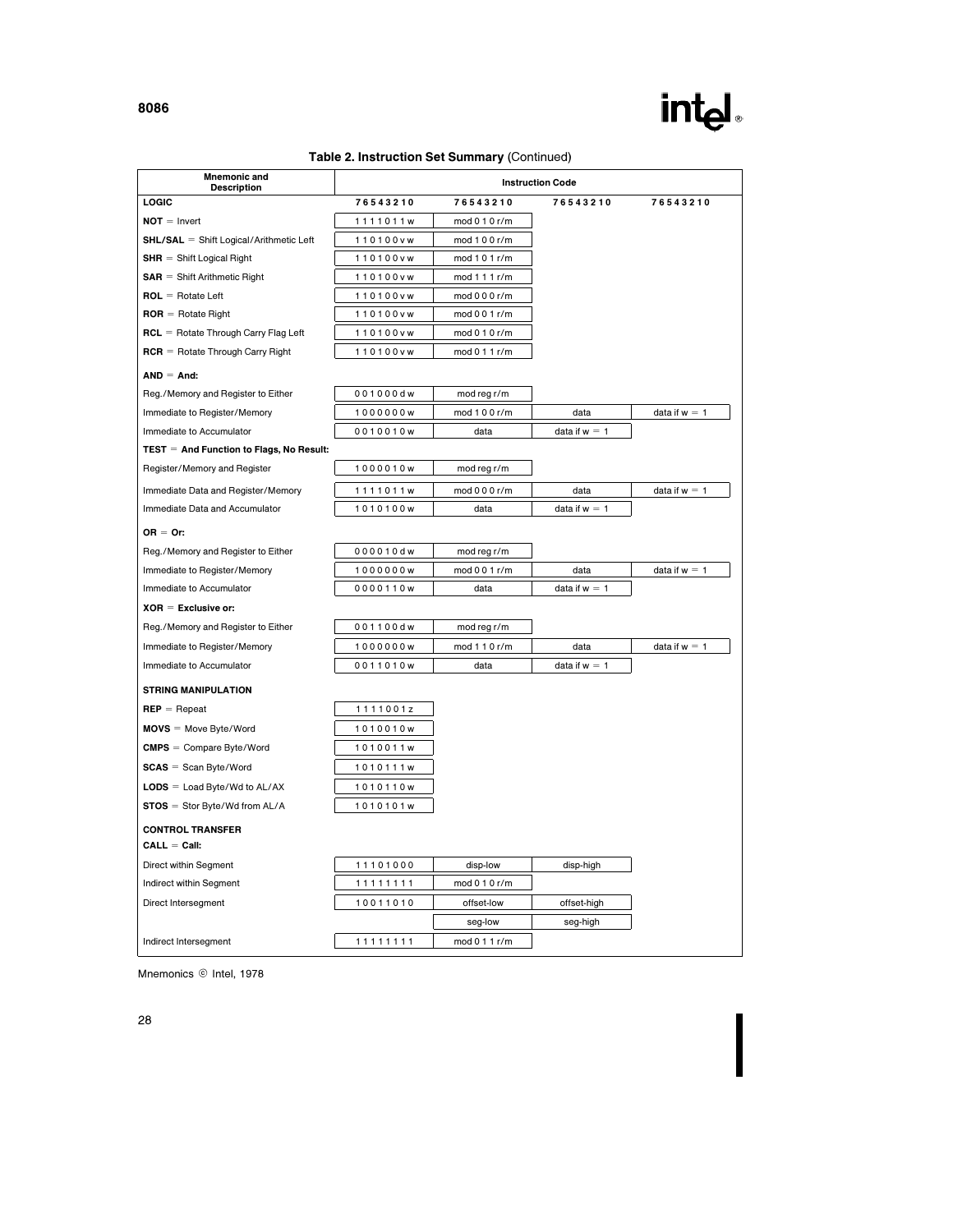### Table 2. Instruction Set Summary (Continued)

| <b>Mnemonic and</b><br><b>Description</b>             |          |               | <b>Instruction Code</b> |
|-------------------------------------------------------|----------|---------------|-------------------------|
| $JMP = Unconditional Jump$ :                          | 76543210 | 76543210      | 76543210                |
| Direct within Segment                                 | 11101001 | disp-low      | disp-high               |
| Direct within Segment-Short                           | 11101011 | disp          |                         |
| Indirect within Segment                               | 11111111 | mod 1 0 0 r/m |                         |
| Direct Intersegment                                   | 11101010 | offset-low    | offset-high             |
|                                                       |          | seg-low       | seg-high                |
| Indirect Intersegment                                 | 11111111 | mod 1 0 1 r/m |                         |
| $REF = Return from CALL:$                             |          |               |                         |
| Within Segment                                        | 11000011 |               |                         |
| Within Seg Adding Immed to SP                         | 11000010 | data-low      | data-high               |
| Intersegment                                          | 11001011 |               |                         |
| Intersegment Adding Immediate to SP                   | 11001010 | data-low      | data-high               |
| $JE/JZ = Jump$ on Equal/Zero                          | 01110100 | disp          |                         |
| JL/JNGE = Jump on Less/Not Greater<br>or Equal        | 01111100 | disp          |                         |
| $JLE/JNG = Jump$ on Less or Equal/<br>Not Greater     | 01111110 | disp          |                         |
| $JB/JNAE =$ Jump on Below/Not Above<br>or Equal       | 01110010 | disp          |                         |
| <b>JBE/JNA</b> = Jump on Below or Equal/<br>Not Above | 01110110 | disp          |                         |
| <b>JP/JPE</b> = Jump on Parity/Parity Even            | 01111010 | disp          |                         |
| $JO =$ Jump on Overflow                               | 01110000 | disp          |                         |
| $JS = Jump$ on Sign                                   | 01111000 | disp          |                         |
| $JNE/JNZ = Jump$ on Not Equal/Not Zero                | 01110101 | disp          |                         |
| $JNL/JGE = Jump$ on Not Less/Greater<br>or Equal      | 01111101 | disp          |                         |
| JNLE/JG = Jump on Not Less or Equal/<br>Greater       | 01111111 | disp          |                         |
| $JNB/JAE =$ Jump on Not Below/Above<br>or Equal       | 01110011 | disp          |                         |
| $JNEE/JA = Jump$ on Not Below or                      | 01110111 | disp          |                         |
| Equal/Above<br>$JNP/JPO = Jump on Not Par/Par Odd$    | 01111011 | disp          |                         |
| $JNO =$ Jump on Not Overflow                          | 01110001 | disp          |                         |
| $JNS =$ Jump on Not Sign                              | 01111001 | disp          |                         |
| $\text{LOOP} = \text{Loop CX Times}$                  | 11100010 | disp          |                         |
| LOOPZ/LOOPE = Loop While Zero/Equal                   | 11100001 | disp          |                         |
| LOOPNZ/LOOPNE = Loop While Not<br>Zero/Equal          | 11100000 | disp          |                         |
| $JCXZ = Jump on CX Zero$                              | 11100011 | disp          |                         |
| $INT = Internet$                                      |          |               |                         |
| <b>Type Specified</b>                                 | 11001101 | type          |                         |
| Type 3                                                | 11001100 |               |                         |
| $INTO =$ Interrupt on Overflow                        | 11001110 |               |                         |
| <b>IRET</b> $=$ Interrupt Return                      | 11001111 |               |                         |